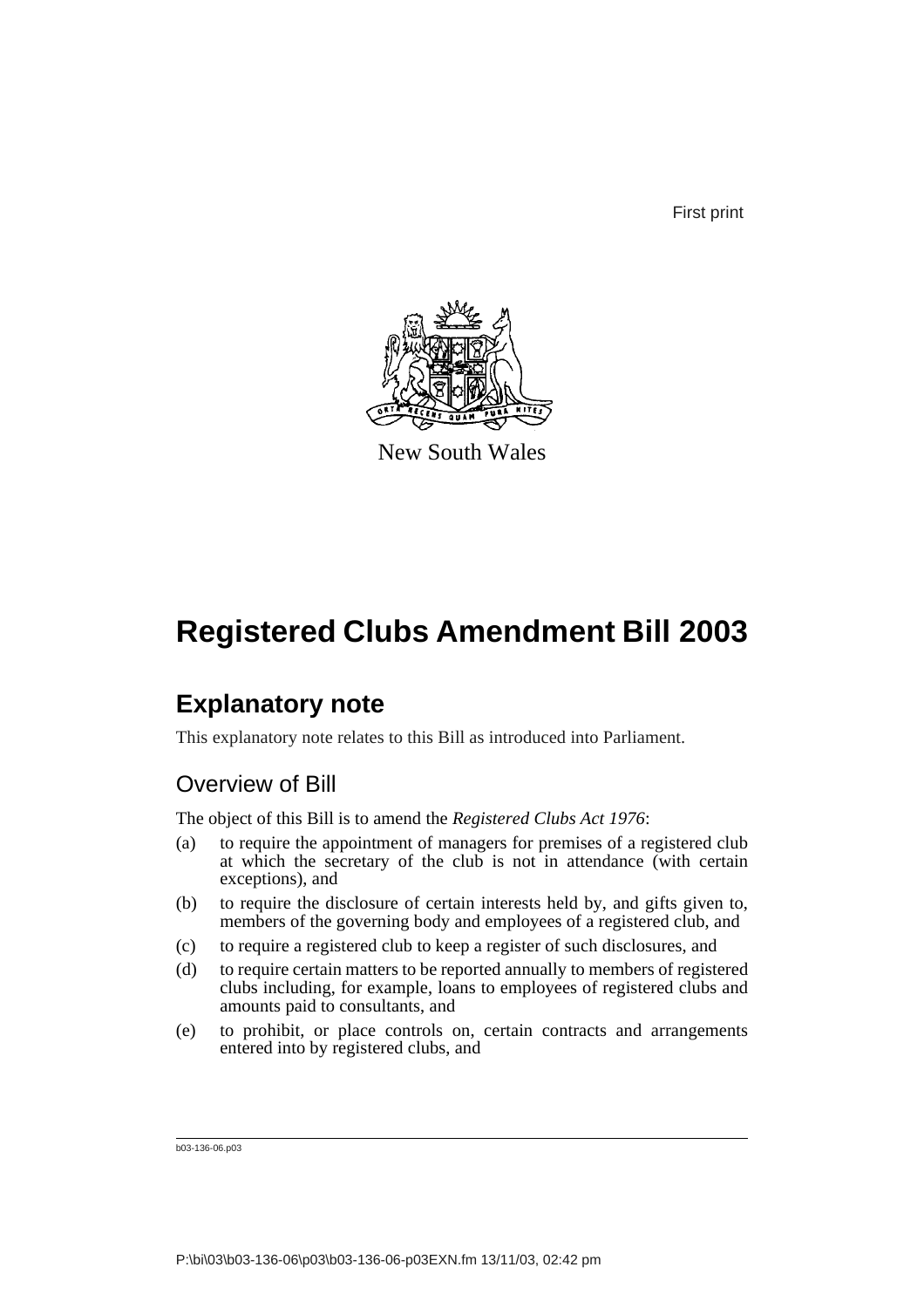Explanatory note

- (f) to enable the Director of Liquor and Gaming to take action in relation to contracts that do not comply with the new requirements, and
- (g) to make the secretary and members of the governing body of a registered club liable (with certain defences available) if the club enters into a contract in contravention of the new requirements.

## Outline of provisions

**Clause 1** sets out the name (also called the short title) of the proposed Act.

**Clause 2** provides for the commencement of the proposed Act on a day or days to be appointed by proclamation.

**Clause 3** is a formal provision that gives effect to the amendments to the *Registered Clubs Act 1976* set out in Schedule 1.

## **Schedule 1 Amendments**

## **Managers of registered clubs**

**Schedule 1 [2]** requires a registered club with more than one set of premises to appoint a different manager for each set of premises at which the secretary of the club is not in attendance. The manager must be a natural person who is approved by the Liquor Administration Board. Certain exceptions are provided for. Managers appointed under the new requirements have responsibilities in relation to ensuring compliance with specified provisions of the *Registered Clubs Act 1976* and the *Gaming Machines Act 2001*. However, a secretary of a registered club is not relieved of the obligation to comply with those requirements by the appointment of a manager.

### **Accountability of registered clubs**

**Schedule 1 [9]** inserts a new Part 4A into the *Registered Clubs Act 1976* which contains proposed sections 41B–41X.

Proposed section 41B contains definitions for the purposes of the proposed Part, including a definition of *top executive* of a registered club which means one of the five highest paid employees at each separate premises of the club.

Proposed section 41C requires members of the governing body of a registered club to declare material personal interests in the affairs of the club. This provision replaces the current provisions of section 39 (2) which are to be repealed by Schedule 1 [7].

Explanatory note page 2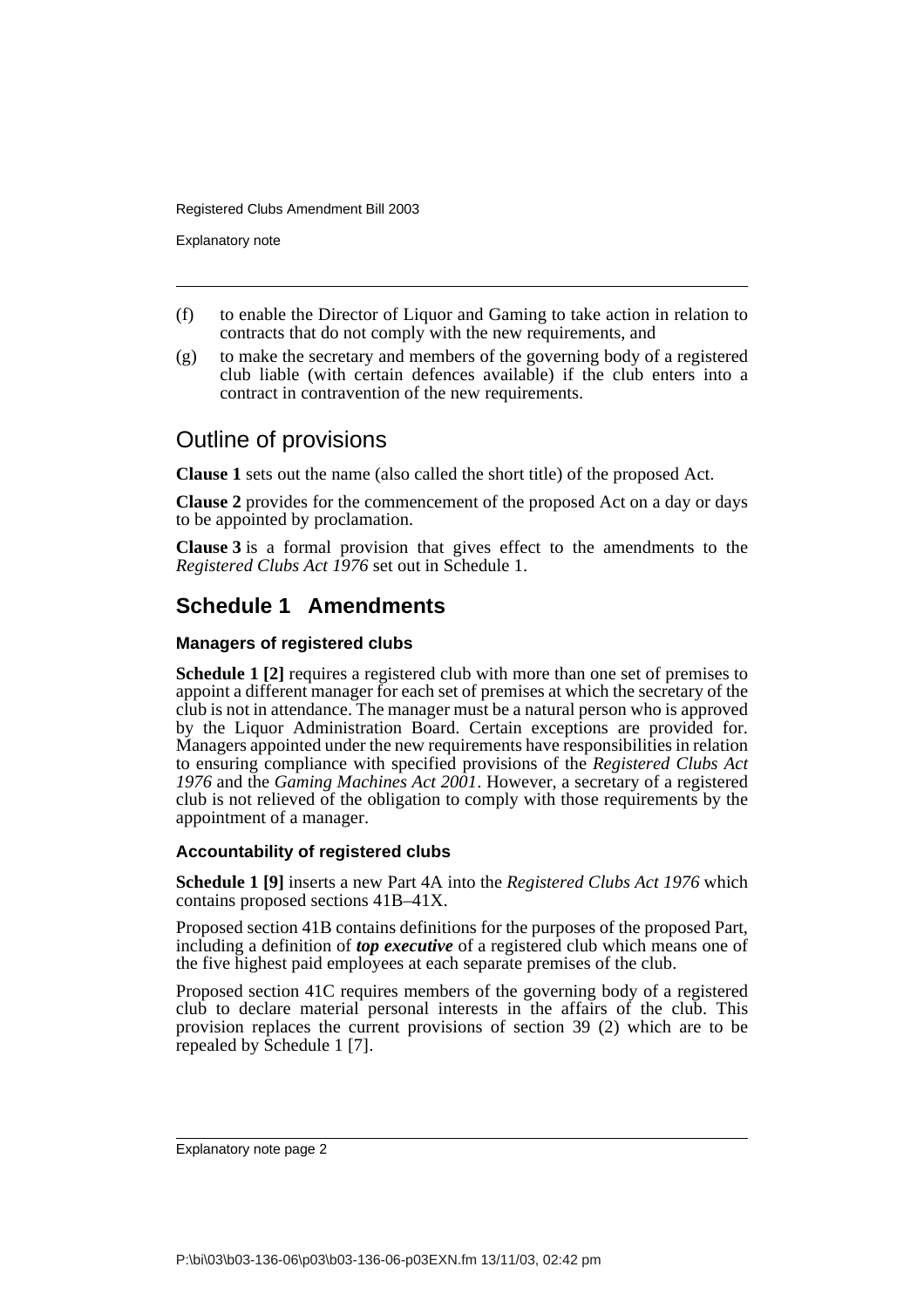Explanatory note

Proposed section 41D replaces the provisions of section 39A which are to be repealed by Schedule 1 [8]. The proposed section requires the disclosure of financial interests in hotels held by members of the governing body of a registered club or top executives of a registered club.

Proposed section 41E requires a member of the governing body of a registered club or a top executive of a registered club to disclose gifts over \$500 received from bodies that have received grants or subsidies from the club within a certain period.

Proposed section 41F requires a member of the governing body of a registered club or an employee of a registered club to submit a return each year to the club declaring gifts received from persons or organisations that are parties to contracts or commercial arrangements with the club.

Proposed section 41G requires the secretary of a registered club to keep a register of disclosures, declarations and returns made under the new provisions.

Proposed section 41H requires a registered club to provide a report each year to each member of the club that includes specified information. The proposed section also includes provisions re-enacting some of the existing requirements relating to the disclosure of salaries of \$100,000 or more paid by a registered club, details of overseas travel by members of the governing body or employees of a club and gaming machine profits (which are to be repealed by Schedule 1 [1]).

Proposed section 41I replaces the existing requirements of section 39 (1) (which are to be repealed by Schedule 1 [7]) relating to the exhibition on the premises of a registered club of declarations by members of the governing body of the club of certain interests in the affairs of the club.

Proposed section 41J provides that a registered club must not dispose of any land of the club unless the disposal has been approved by a majority resolution at a general meeting of the club and the land is disposed of by way of open tender or public auction after a valuation by an independent valuer has been obtained. Land includes land occupied by the club and disposal includes the granting of a lease, licence or easement over land for a period of more than 3 years (including any option to renew) or the granting of an option to buy land.

Proposed section 41K prevents a registered club from entering into a contract with a member of the governing body or top executive of the club, or a body in which such a member or top executive has a pecuniary interest, unless the proposed contract has been approved by the governing body of the club.

Explanatory note page 3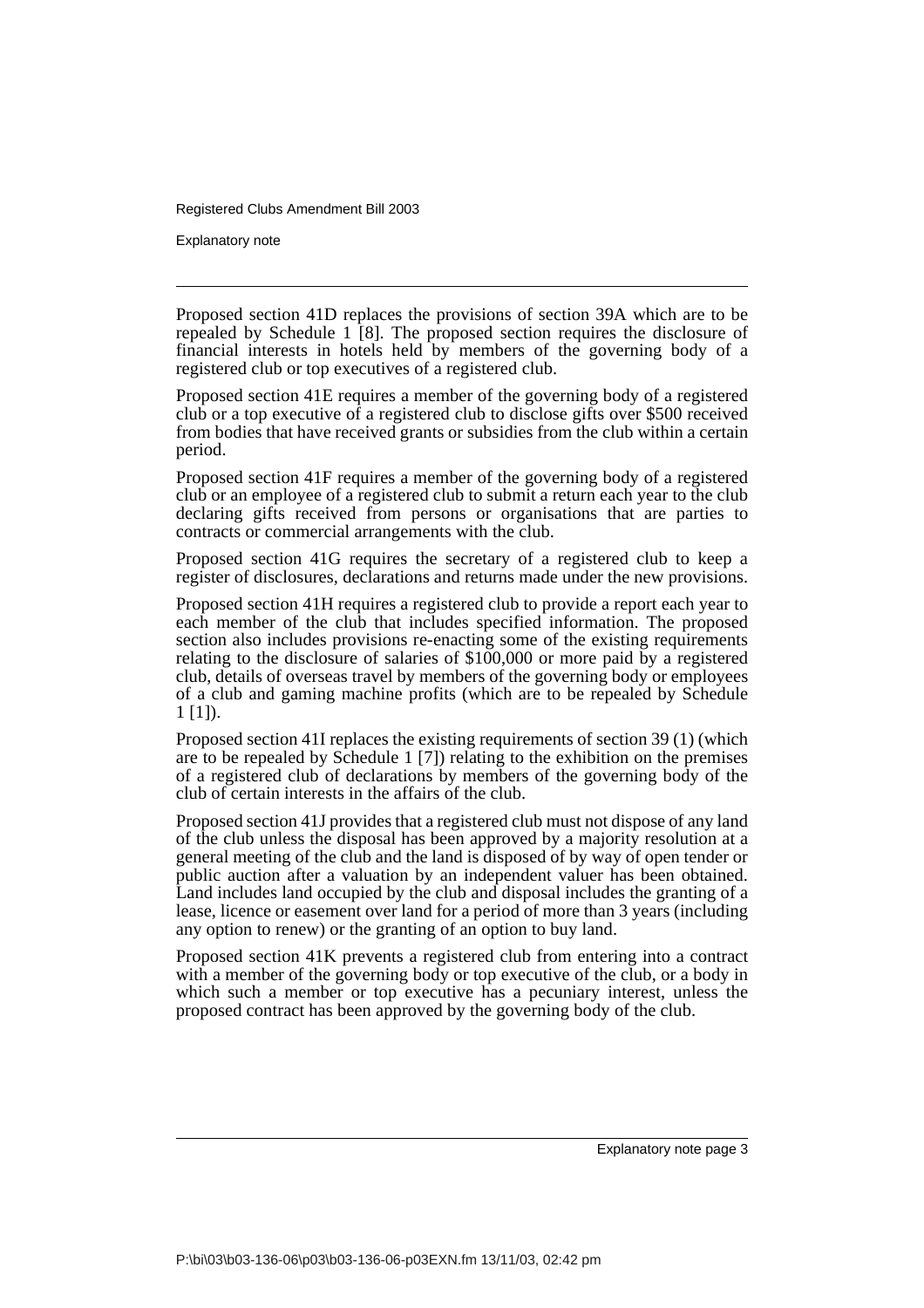Explanatory note

Proposed section 41L prevents a registered club from entering into a contract with the secretary or a manager of the club, a person prescribed by the regulations, a close relative of any of those persons or a body in which any such person has a controlling interest.

Proposed section 41M prevents a registered club from entering into a contract for the remuneration of a top executive of the club unless the proposed contract has been approved by the governing body of the club.

Proposed section 41N prevents a registered club from lending money to a member of the governing body of the club and requires loans to employees of the club to be approved by the governing body of the club and to be less than \$10,000.

Proposed section 41O provides that certain contracts to which a registered club is a party are subject to terms and conditions prescribed by the regulations for the type of contract concerned.

Proposed section 41P provides that (except in relation to proposed section 41M), the new requirements relating to contracts with a registered club do not apply to contracts of remuneration of a person as a member of the governing body of the club, to contracts of employment with employees of the club or to honorariums. The proposed section also provides that those new requirements do not render a contract void or illegal. However, see proposed sections 41Q and 41R for action that can be taken by the Director of Liquor and Gaming in relation to contracts that do not comply with the new requirements.

Proposed section 41Q enables the Director of Liquor and Gaming to apply to the Supreme Court for an order if a registered club has disposed of land without complying with proposed section 41J. The Supreme Court may make appropriate orders in relation to the disposal of the land if it thinks that the disposal has not been generally to the benefit of the members of the club. However, the Supreme Court is not to make an order that unfairly affects the interests of certain persons.

Proposed section 41R enables the Director of Liquor and Gaming to terminate contracts of a registered club (other than relating to the disposal of land of the club) if the contract was entered into in contravention of any of the new requirements and the Director is satisfied that the termination would not affect the registered club adversely. The powers are similar to powers contained in the *Casino Control Act 1992* and the *Public Lotteries Act 1996* in relation to certain contracts.

Proposed section 41S sets out the effect of the termination of a contract under proposed section 41R.

Explanatory note page 4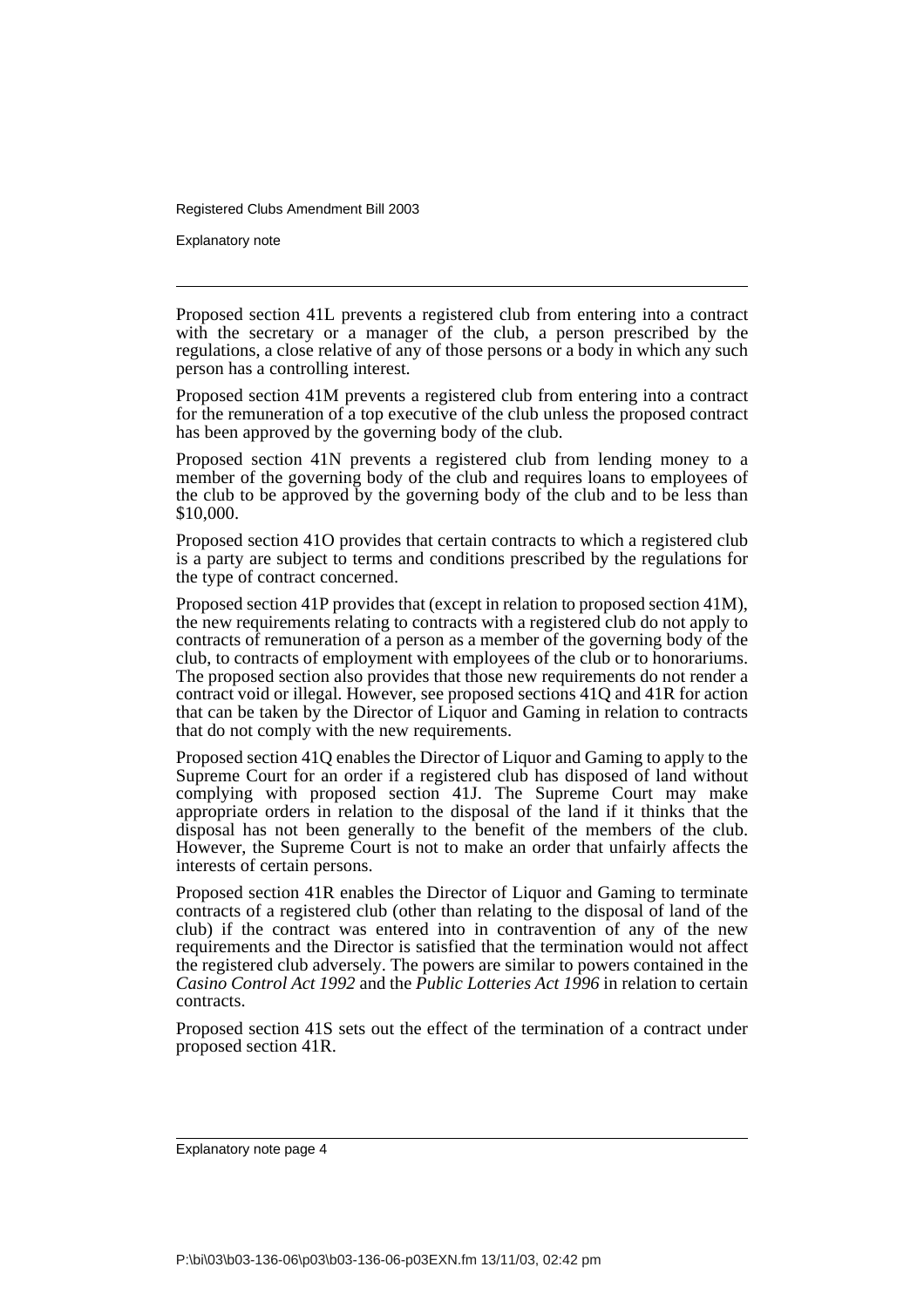Explanatory note

Proposed section 41T makes it an offence for a person to give any further effect to a contract that has been terminated under proposed section 41R.

Proposed section 41U requires a registered club to notify persons when they become top executives of the club and provides a defence to such a person in proceedings for a contravention of the new provisions relating to top executives if the person has not received such a notification and could not otherwise have known that he or she was a top executive.

Proposed section 41V makes a person who is a member of the governing body or the secretary of a registered club guilty of an offence if the registered club contravenes any of the new provisions relating to contracts unless the person shows that the contravention was done without the person's knowledge or that the person could not prevent the club from contravening the provision.

Proposed section 41W enables regulations to be made for the purposes of the proposed Part.

Proposed section 41X enables the regulations to prescribe guidelines relating to certain disclosure and contract provisions in the proposed Part. Industry consultation is to be undertaken when developing proposals for any such guidelines.

**Schedule 1 [3]–[6]** extend the investigative powers under the *Registered Clubs Act 1976* of the Director of Liquor and Gaming to enable the investigation of suspected contraventions of the new accountability provisions.

**Schedule 1 [1], [7] and [8]** contain consequential amendments.

**Schedule 1 [10] and [11]** contain savings and transitional provisions.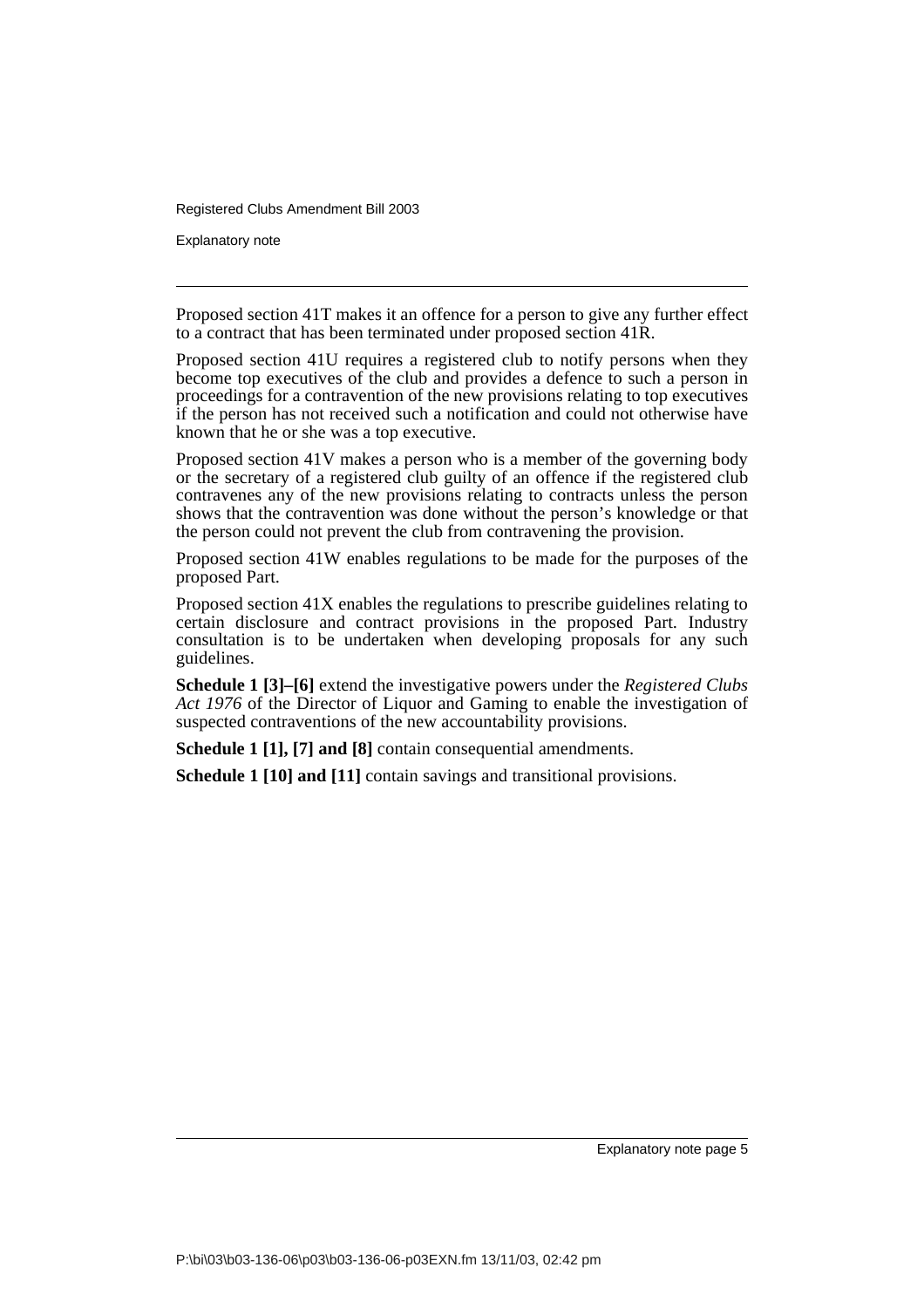Explanatory note

Explanatory note page 6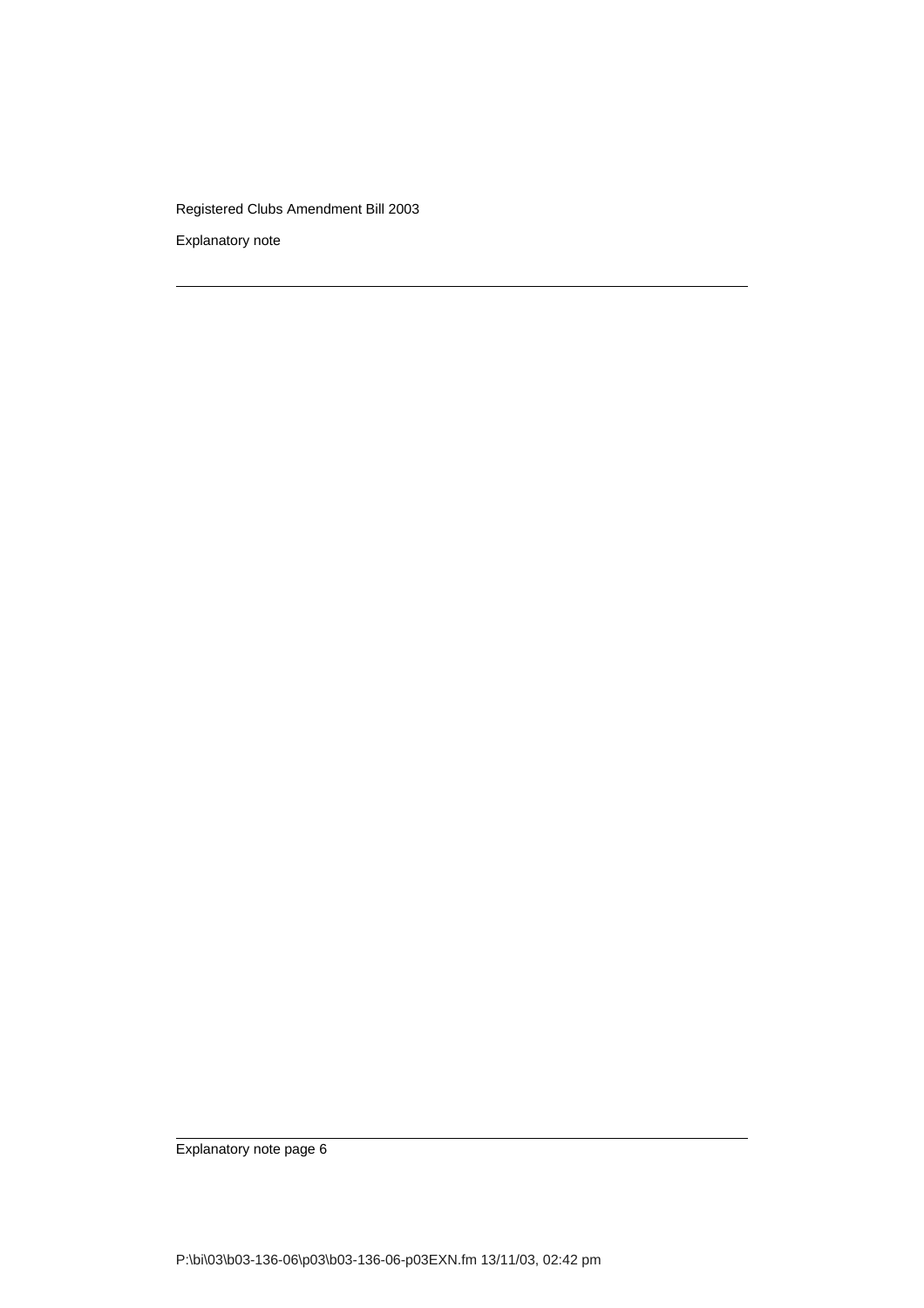First print



New South Wales

# **Registered Clubs Amendment Bill 2003**

## **Contents**

|           |                                                | Page |
|-----------|------------------------------------------------|------|
| $1 \quad$ | Name of Act                                    |      |
|           | 2 Commencement                                 |      |
|           | 3 Amendment of Registered Clubs Act 1976 No 31 | 2    |
|           | Schedule 1 Amendments                          | 3    |

b03-136-06.p03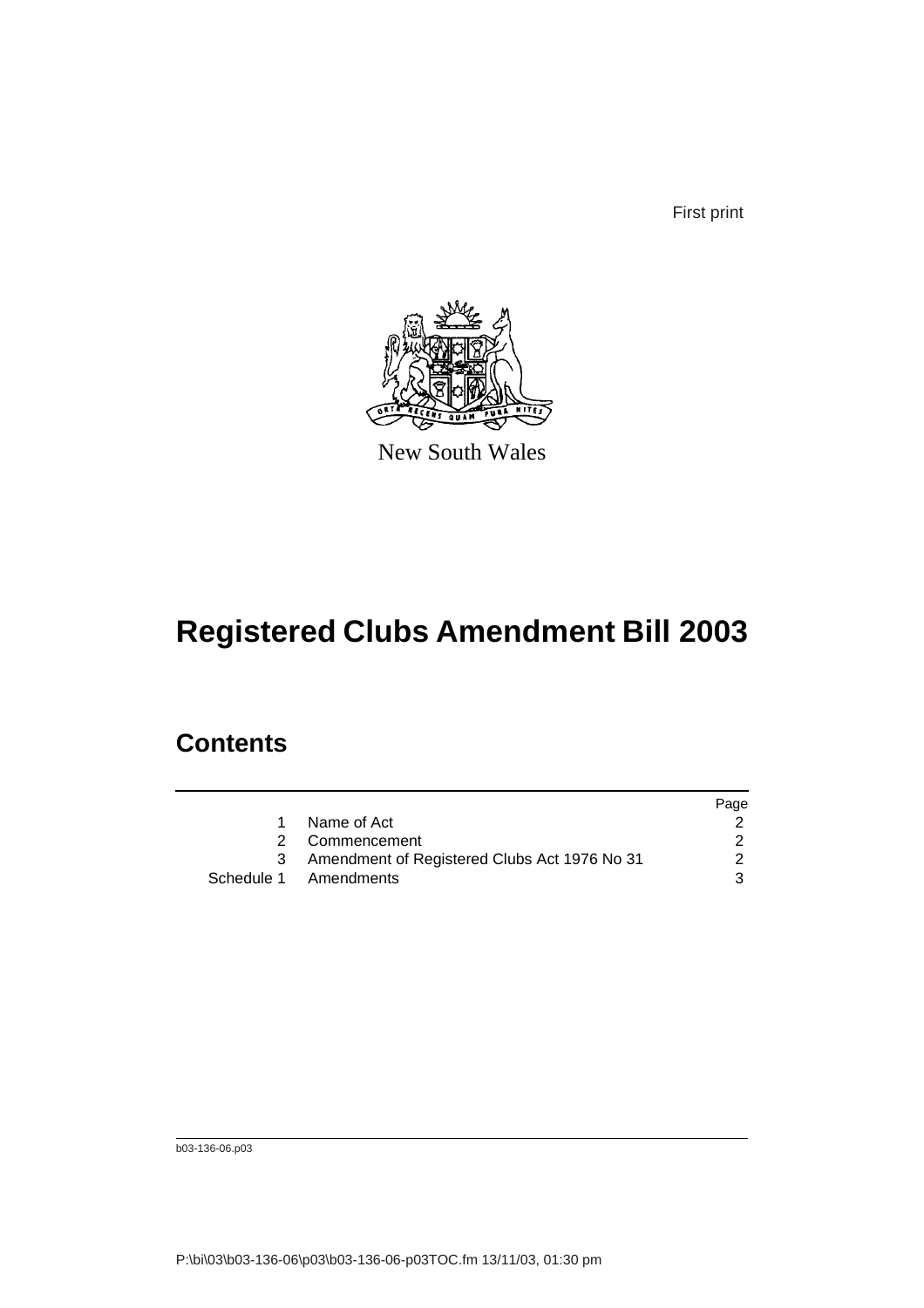**Contents** 

Page

Contents page 2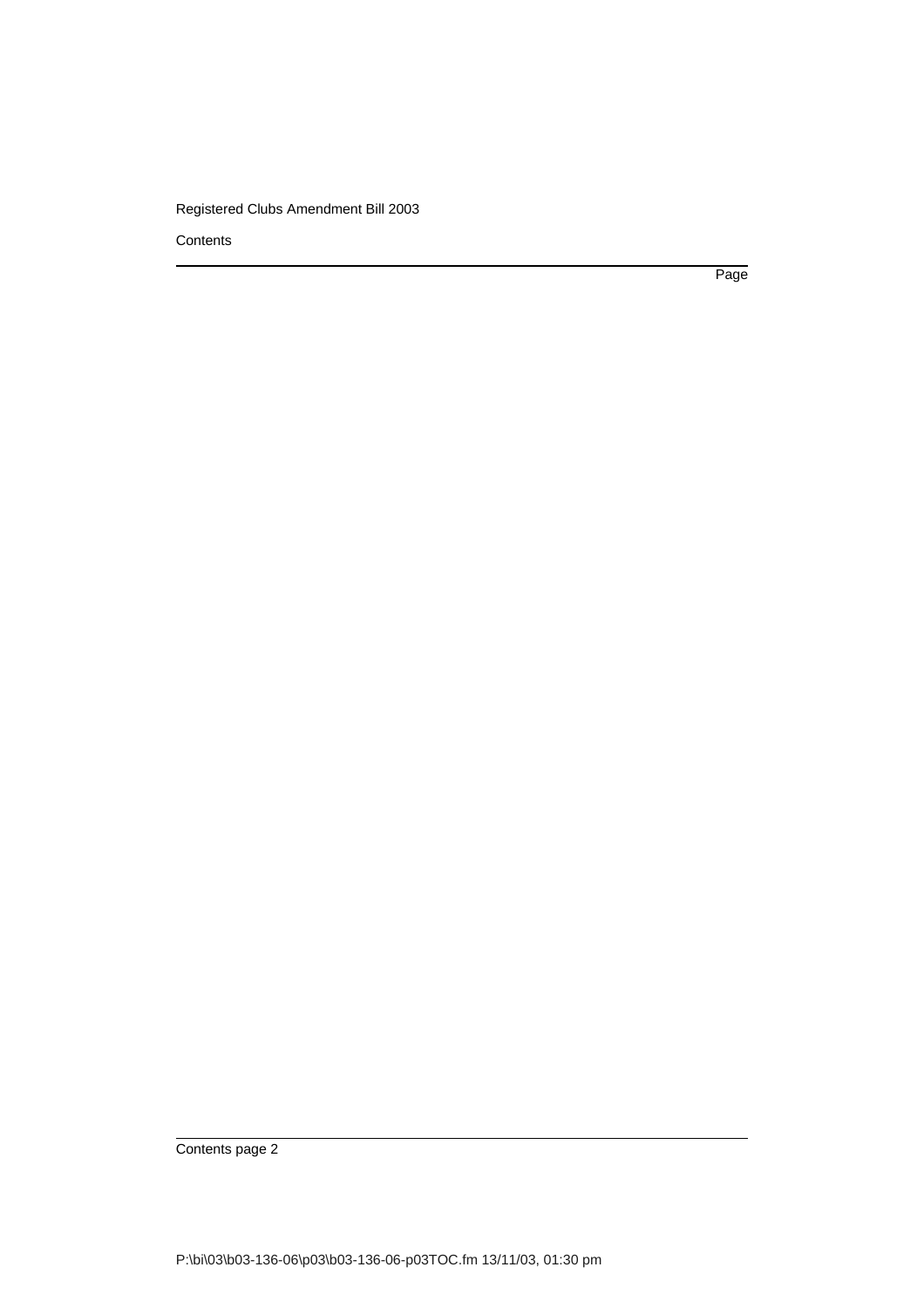

New South Wales

# **Registered Clubs Amendment Bill 2003**

No , 2003

## **A Bill for**

An Act to amend the *Registered Clubs Act 1976* in relation to the accountability of registered clubs, the appointment of managers for premises of registered clubs, and for other purposes.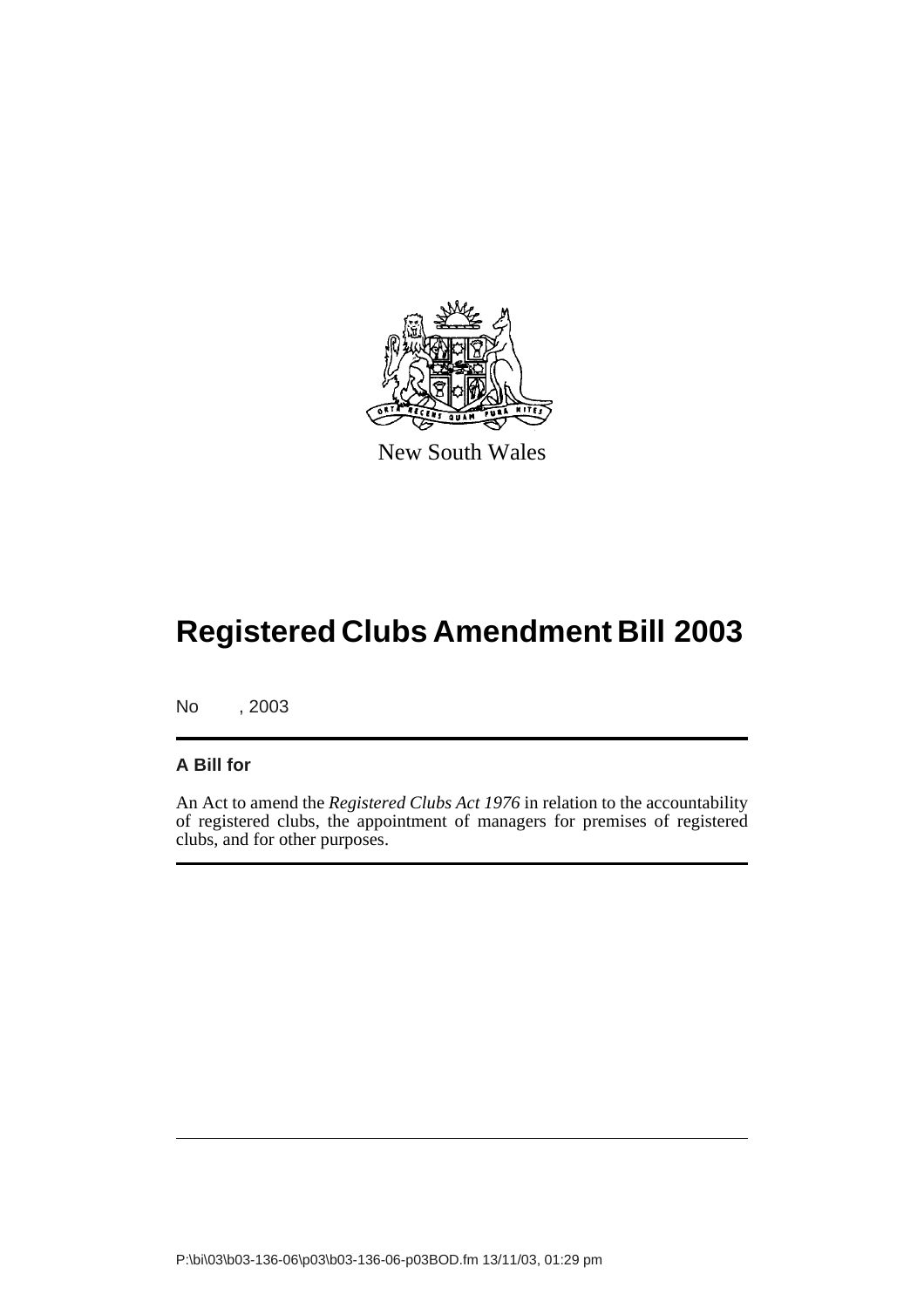<span id="page-9-2"></span><span id="page-9-1"></span><span id="page-9-0"></span>

|                | The Legislature of New South Wales enacts:                              | 1              |
|----------------|-------------------------------------------------------------------------|----------------|
|                | Name of Act                                                             | 2              |
|                | This Act is the Registered Clubs Amendment Act 2003.                    | 3              |
| $\overline{2}$ | <b>Commencement</b>                                                     | $\overline{4}$ |
|                | This Act commences on a day or days to be appointed by<br>proclamation. | 5<br>6         |
| 3              | Amendment of Registered Clubs Act 1976 No 31                            | $\overline{7}$ |
|                | The Registered Clubs Act 1976 is amended as set out in Schedule 1.      | 8              |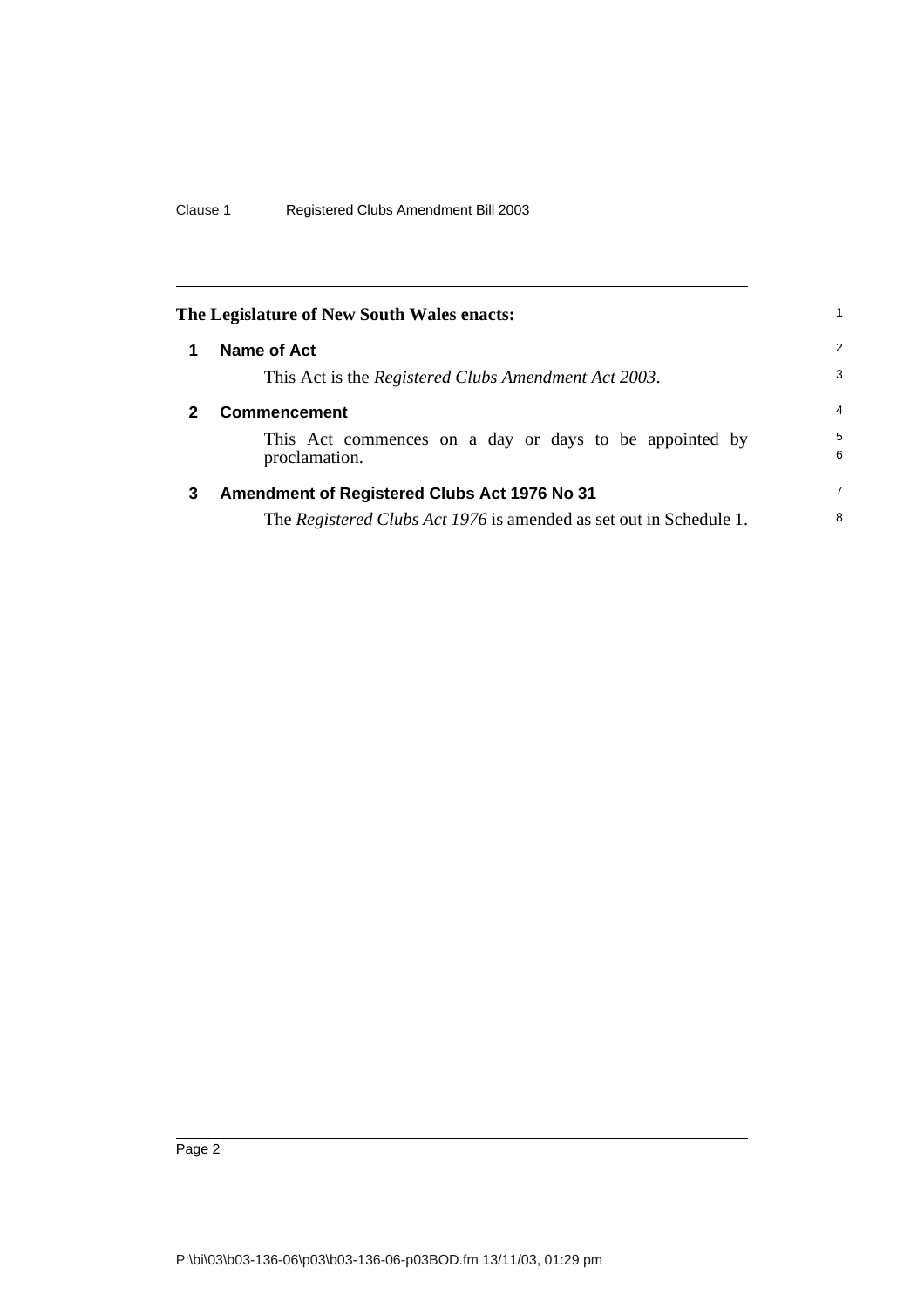Amendments Schedule 1

 $\frac{1}{2}$ 

 $\frac{1}{2}$ 

<span id="page-10-0"></span>

|     |     |     |                          |      | <b>Schedule 1 Amendments</b><br>(Section 3)                                                                                                                                                                                                                                                                                                                                                                    | 1<br>2                                 |
|-----|-----|-----|--------------------------|------|----------------------------------------------------------------------------------------------------------------------------------------------------------------------------------------------------------------------------------------------------------------------------------------------------------------------------------------------------------------------------------------------------------------|----------------------------------------|
| [1] |     |     |                          |      | Section 10 Requirements to be met by clubs                                                                                                                                                                                                                                                                                                                                                                     | 3                                      |
|     |     |     |                          |      | Omit section 10 (1) (m). Insert instead:                                                                                                                                                                                                                                                                                                                                                                       | 4                                      |
|     |     |     | (m)                      |      | The club must comply with any requirements imposed<br>on the club by Part 4A.                                                                                                                                                                                                                                                                                                                                  | 5<br>6                                 |
| [2] |     |     | Sections 34A-34E         |      |                                                                                                                                                                                                                                                                                                                                                                                                                | $\overline{7}$                         |
|     |     |     | Insert after section 34: |      |                                                                                                                                                                                                                                                                                                                                                                                                                | 8                                      |
|     | 34A |     |                          |      | <b>Appointment of managers</b>                                                                                                                                                                                                                                                                                                                                                                                 | 9                                      |
|     |     | (1) |                          |      | A registered club that has more than one set of premises must<br>appoint a different manager, approved by the Board under<br>section 34C, for each set of premises of the club at which the<br>secretary of the club is not in attendance.                                                                                                                                                                     | 10<br>11<br>12<br>13                   |
|     |     |     |                          |      | Maximum penalty: 50 penalty units.                                                                                                                                                                                                                                                                                                                                                                             | 14                                     |
|     |     | (2) |                          |      | Subsection $(1)$ does not apply:                                                                                                                                                                                                                                                                                                                                                                               | 15                                     |
|     |     |     | (a)                      |      | to premises of a registered club if the club has 2 sets of<br>premises only and the premises concerned:                                                                                                                                                                                                                                                                                                        | 16<br>17                               |
|     |     |     |                          | (i)  | are within 10 kilometres of the other premises of<br>the club in a case where the main premises of the<br>club are situated in the metropolitan area (as<br>defined in section 17AC $(1)$ or are within 50<br>kilometres of the other premises of the club in a<br>case where the main premises of the club are not<br>situated in the metropolitan area, or                                                   | 18<br>19<br>20<br>21<br>22<br>23<br>24 |
|     |     |     |                          | (ii) | are staffed by less than 5 full-time employees, or                                                                                                                                                                                                                                                                                                                                                             | 25                                     |
|     |     |     | (b)                      |      | in such other circumstances as are prescribed by the<br>regulations.                                                                                                                                                                                                                                                                                                                                           | 26<br>27                               |
|     |     | (3) |                          |      | Despite subsection (1), a registered club may appoint a person<br>to act as a manager of any premises of the club for the<br>purposes of that subsection even though the person has not<br>been approved by the Board if the club has applied to the<br>Board for the approval of the person to be appointed manager<br>and the appointment complies with the requirements of<br>section $34B(1)$ (b) and (c). | 28<br>29<br>30<br>31<br>32<br>33<br>34 |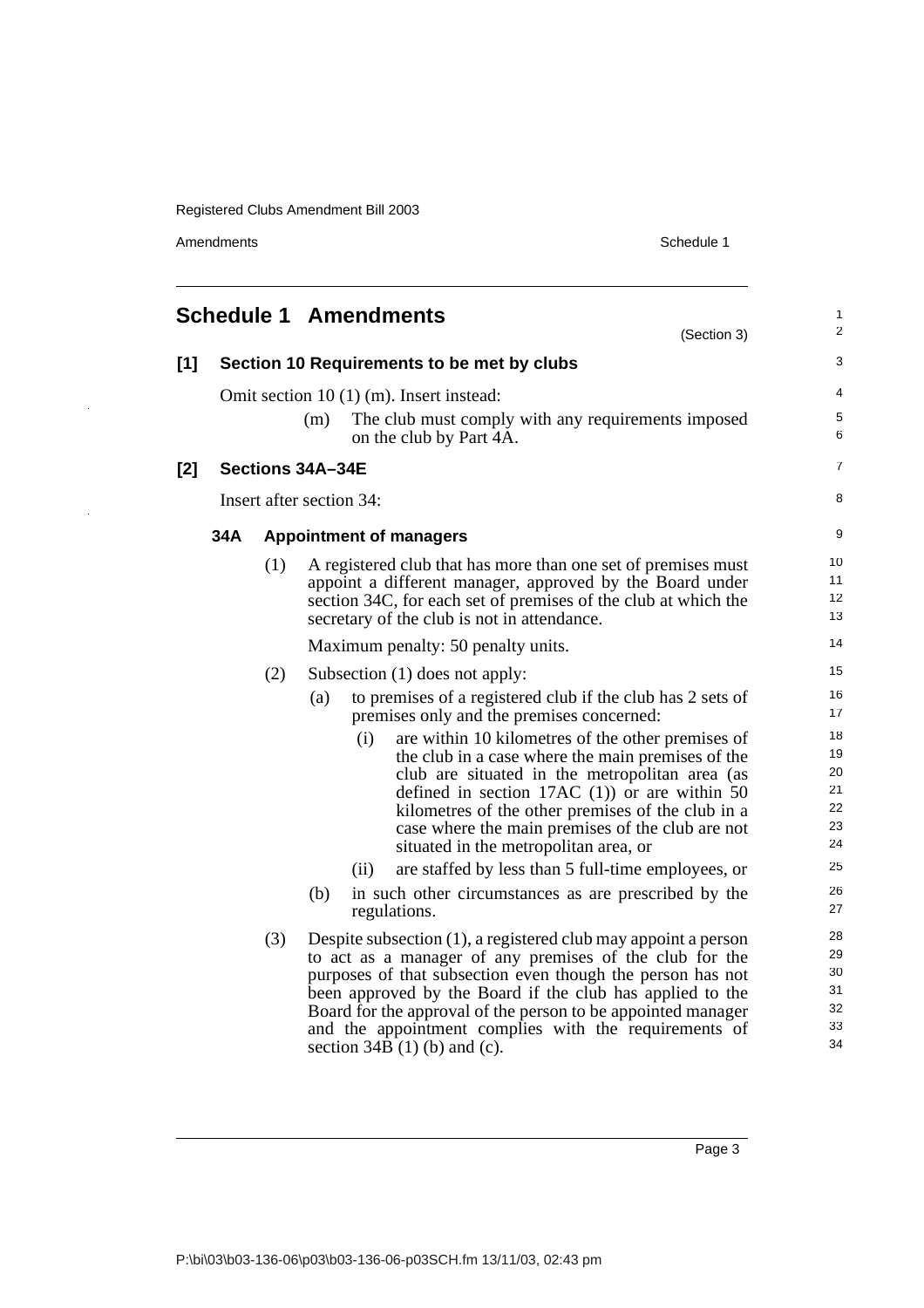Schedule 1 Amendments

|     | (4) | approval. | A person's authorisation to be appointed under subsection (3)<br>to act as manager of a registered club expires on the<br>determination by the Board of the relevant application for                                                        | 1<br>2<br>3<br>4     |
|-----|-----|-----------|---------------------------------------------------------------------------------------------------------------------------------------------------------------------------------------------------------------------------------------------|----------------------|
| 34B |     |           | Restrictions on who may be appointed as manager                                                                                                                                                                                             | 5                    |
|     | (1) |           | The following restrictions apply to the appointment of a<br>manager of any premises of a registered club:                                                                                                                                   | 6<br>$\overline{7}$  |
|     |     | (a)       | A person may not be appointed as the manager of<br>premises unless the person is approved by the Board to<br>manage the premises or premises of the class<br>concerned.                                                                     | 8<br>9<br>10<br>11   |
|     |     | (b)       | Only a natural person may be appointed to manage the<br>premises.                                                                                                                                                                           | 12<br>13             |
|     |     | (c)       | A person cannot be appointed as manager of the<br>premises if at the time of the appointment he or she<br>already holds an appointment as manager of premises<br>of another registered club.                                                | 14<br>15<br>16<br>17 |
|     | (2) |           | Subject to section 34A (3), an appointment in contravention<br>of this section is void for the purposes of section 34A.                                                                                                                     | 18<br>19             |
| 34C |     |           | Board approval of manager                                                                                                                                                                                                                   | 20                   |
|     | (1) |           | An application for the Board's approval of a person to manage<br>any premises of a registered club is to be made in the form<br>approved by the Board.                                                                                      | 21<br>22<br>23       |
|     | (2) |           | The Board is not to give its approval unless it is satisfied that<br>the person concerned:                                                                                                                                                  | 24<br>25             |
|     |     | (a)       | is a fit and proper person to manage the premises, and                                                                                                                                                                                      | 26                   |
|     |     | (b)       | understands his or her responsibilities in relation to, and<br>is capable of implementing, practices in place at the<br>premises for ensuring the responsible sale, supply and<br>service of liquor and the prevention of intoxication, and | 27<br>28<br>29<br>30 |
|     |     | (c)       | understands his or her responsibilities under the<br>Gaming Machines Act 2001 in relation to the conduct of<br>gambling on the premises.                                                                                                    | 31<br>32<br>33       |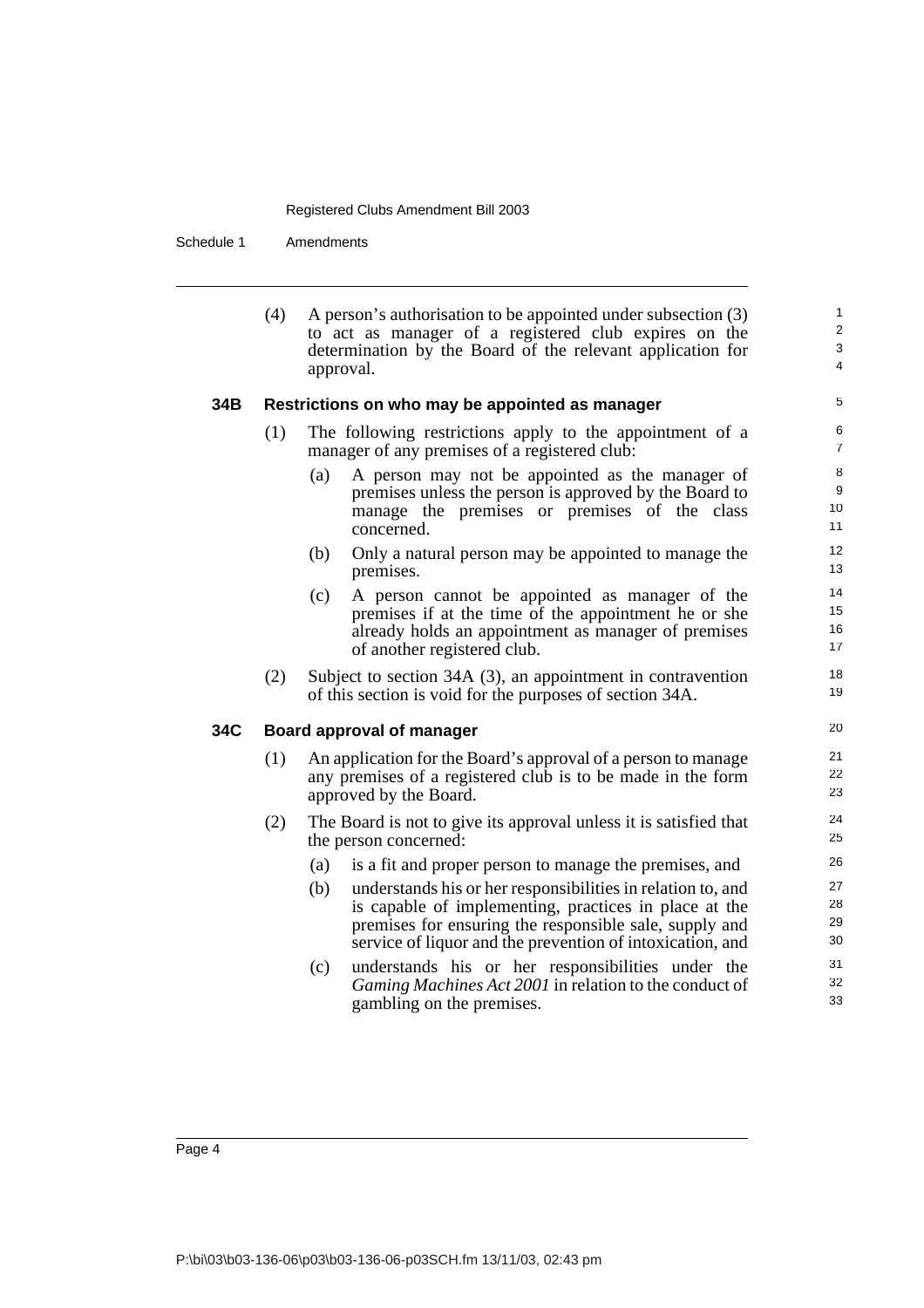Amendments **Amendments** Schedule 1

| (3) | If the Board is satisfied on the information before it that there<br>is nothing that might preclude it from giving its approval, but<br>requires more information before making a final decision, the<br>Board may give a provisional approval of the person to be<br>such a manager. |
|-----|---------------------------------------------------------------------------------------------------------------------------------------------------------------------------------------------------------------------------------------------------------------------------------------|
| (4) | A provisional approval is sufficient to authorise the                                                                                                                                                                                                                                 |
|     | appointment of the person in accordance with section $34A$ as                                                                                                                                                                                                                         |

- appointment of the person, in accordance with section 34A, as manager of the premises concerned for a period specified by the Board. Any such appointment lapses, however, unless the Board confirms its approval within that period (or within such extension of that period as the Board may allow).
- (5) An approval or provisional approval may be given so as to apply in relation to particular premises, to all premises of a specified class or to all premises of all registered clubs, as the Board thinks fit.

#### **34D How appointments are made and revoked**

(1) A registered club must give the Board notice of the appointment of a person as manager of any premises of the club.

Maximum penalty: 20 penalty units.

- (2) The appointment of a manager is not in force until the registered club has given the Board notice of the appointment as required by this section, accompanied by the declaration referred to in subsection (5) (b).
- (3) The appointment of a manager is revoked by the registered club giving notice under this section of the appointment of a new manager or by the registered club or manager giving the Board notice of the manager's ceasing to act as manager.
- (4) A notice of appointment of or of ceasing to act as manager may specify a day that is later than the day the notice is given as the day the notice is to take effect, and the notice takes effect accordingly.
- (5) A notice under this section:
	- (a) must be completed in writing in the form approved by the Board, and
	- (b) must be accompanied by a declaration in writing, in a form approved by the Board, of the person to be appointed as manager of the premises concerned: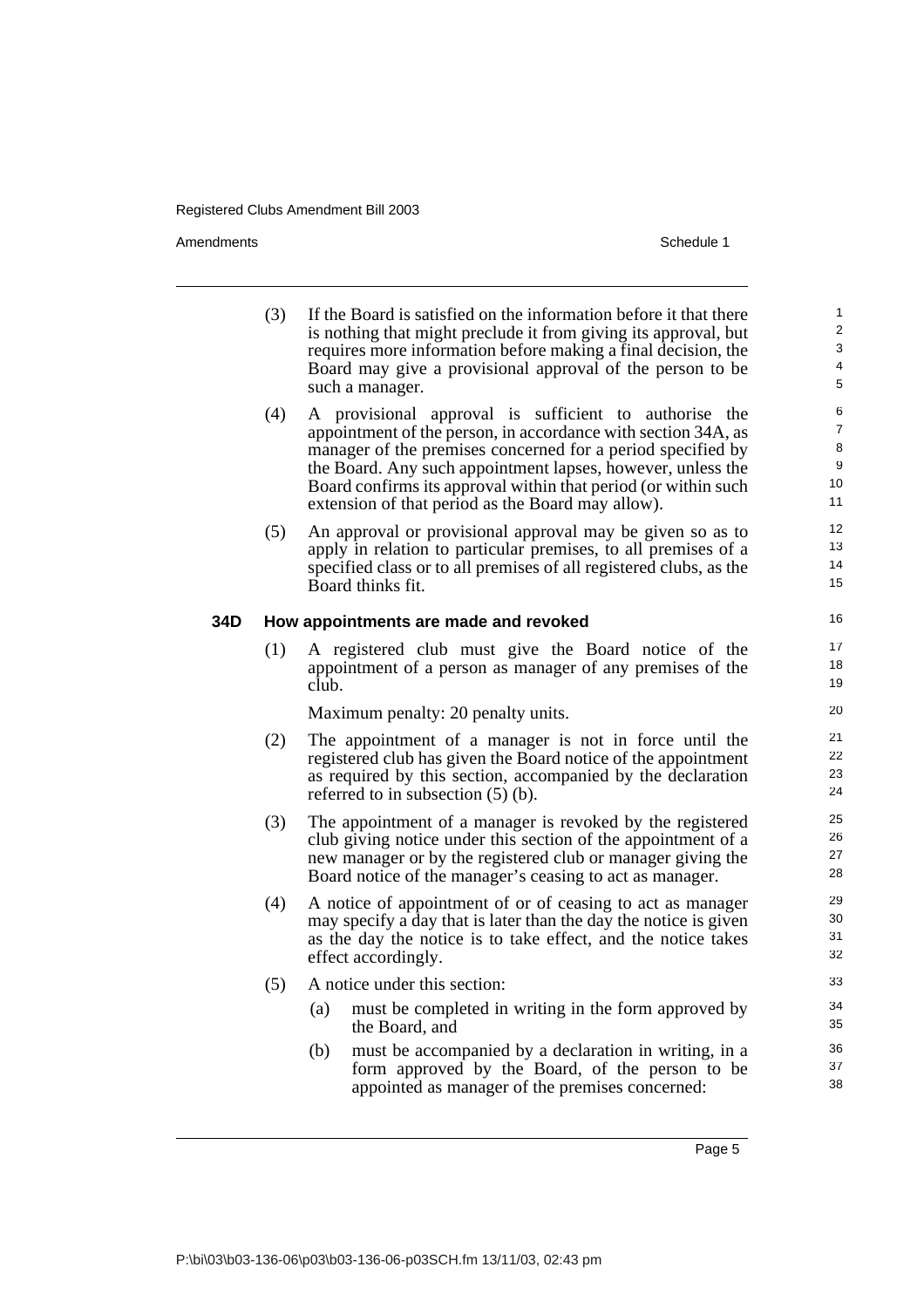Schedule 1 Amendments

|      | (i) signifying his or her acceptance of the                                                              |
|------|----------------------------------------------------------------------------------------------------------|
|      | appointment, and                                                                                         |
| (ii) | certifying such matters as the form of notice may<br>require (including matters relating to the person's |

- require (including matters relating to the person's responsibilities in relation to, and capacity to implement, practices in place at the premises for ensuring the responsible sale, supply and service of liquor, and the prevention of intoxication, on the premises and the responsible conduct of gambling on the premises).
- (6) This section also applies to the appointment of a person to act as manager under section 34A (3).

#### **34E Responsibilities and liabilities of managers of premises of registered clubs**

- (1) A person appointed as manager of any premises of a registered club is responsible at all times for the personal supervision and management of the conduct of the business of the club at those premises in accordance with this Act and the *Gaming Machines Act 2001*, including ensuring that the following conditions are complied with:
	- (a) any condition on the certificate of registration of the club in so far as it relates to those premises,
	- (b) any condition on the registered club's authorisation to keep or dispose of gaming machines under the *Gaming Machines Act 2001*.
- (2) If an element of an offence under a relevant management provision is an act or omission by a secretary of a registered club in relation to any premises of the club, a person who is manager of those premises is, while responsible under subsection (1), responsible in respect of the offence as though that person were also the secretary and is liable for the offence accordingly.
- (3) This section does not affect any liability of a secretary for a contravention by the secretary of a provision of this Act or the *Gaming Machines Act 2001*.
- (4) In sections 17, 33A, 35 and 35A, a reference to the secretary of a registered club or a person who was the secretary of a registered club includes a reference to a person appointed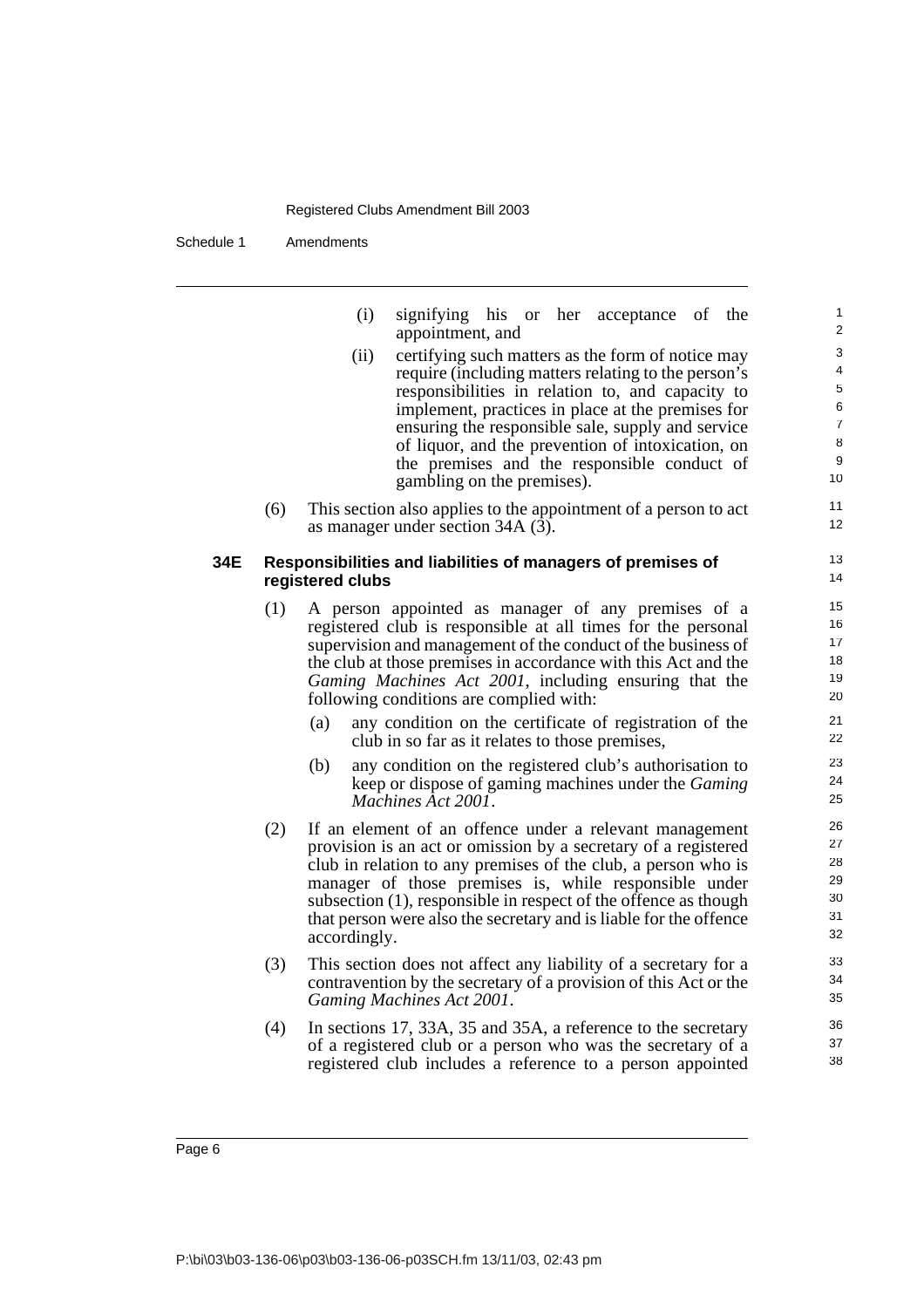Amendments Schedule 1

l,

i.

|     |                        |     | under section 34A as the manager (or to act as manager) of<br>any premises of a registered club or a person who formerly<br>held such a position, respectively.                                                | $\mathbf 1$<br>$\overline{\mathbf{c}}$<br>3 |  |  |
|-----|------------------------|-----|----------------------------------------------------------------------------------------------------------------------------------------------------------------------------------------------------------------|---------------------------------------------|--|--|
|     | (5)                    |     | In this section, <i>relevant management provision</i> means:                                                                                                                                                   | 4                                           |  |  |
|     |                        | (a) | a provision of Part 6 (other than section 49) of this Act,<br><sub>or</sub>                                                                                                                                    | 5<br>6                                      |  |  |
|     |                        | (b) | a provision of Division 2, 3 or 4 of Part 4 of the <i>Gaming</i><br>Machines Act 2001, or                                                                                                                      | 7<br>8                                      |  |  |
|     |                        | (c) | any other provision of either of those Acts, or the<br>regulations made under those Acts, as is prescribed by<br>the regulations for the purposes of this subsection.                                          | 9<br>10<br>11                               |  |  |
| [3] |                        |     | <b>Section 35A Investigations by Director</b>                                                                                                                                                                  | 12                                          |  |  |
|     |                        |     | Insert "or whether a registered club or member of the governing body or<br>employee of a registered club is complying with the provisions of Part 4A"<br>after "registered club" in section 35A (1).           | 13<br>14<br>15                              |  |  |
| [4] | Section 35A (2)        |     |                                                                                                                                                                                                                | 16                                          |  |  |
|     |                        |     | Omit the subsection. Insert instead:                                                                                                                                                                           | 17                                          |  |  |
|     | (2)                    |     | The Commissioner of Police is to inquire into, and report to<br>the Director on, such matters as the Director may request<br>concerning a person who is the subject of an investigation<br>under this section. | 18<br>19<br>20<br>21                        |  |  |
| [5] | Section 35A (3)        |     |                                                                                                                                                                                                                | 22                                          |  |  |
|     | this section".         |     | Insert ", or is a member of the governing body of or an employee of a<br>registered club that is the subject of such an investigation," after "under                                                           | 23<br>24<br>25                              |  |  |
| [6] | <b>Section 35A (5)</b> |     |                                                                                                                                                                                                                | 26                                          |  |  |
|     |                        |     | Insert after section 35A (4):                                                                                                                                                                                  | 27                                          |  |  |
|     | (5)                    |     | A person must not fail to comply with a requirement of the<br>Director contained in a notice under subsection (3).                                                                                             | 28<br>29                                    |  |  |
|     |                        |     | Maximum penalty (subsection $(5)$ ): 20 penalty units.                                                                                                                                                         | 30                                          |  |  |
| [7] | of registered club     |     | Section 39 Disclosure of interests of members of governing body                                                                                                                                                | 31<br>32                                    |  |  |
|     | Omit the section.      |     |                                                                                                                                                                                                                | 33                                          |  |  |
|     |                        |     |                                                                                                                                                                                                                |                                             |  |  |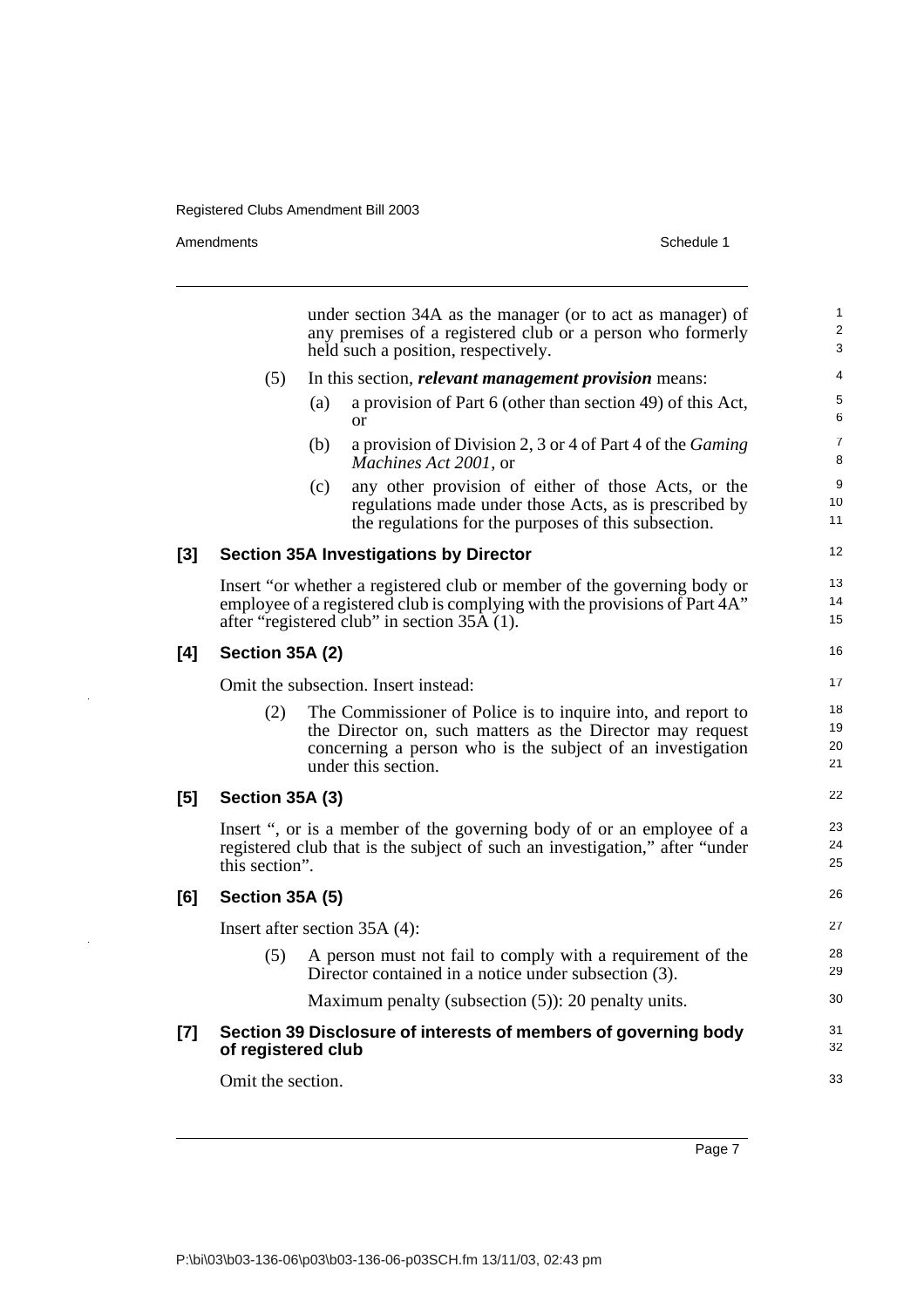Schedule 1 Amendments

| [8] |         |                   | Section 39A Requirement to declare financial interest in hotels                                                          | $\mathbf{1}$   |
|-----|---------|-------------------|--------------------------------------------------------------------------------------------------------------------------|----------------|
|     |         | Omit the section. |                                                                                                                          | 2              |
| [9] | Part 4A |                   |                                                                                                                          | 3              |
|     |         |                   | Insert after Part 4:                                                                                                     | 4              |
|     |         | Part 4A           | Accountability of registered clubs                                                                                       | 5              |
|     |         | <b>Division 1</b> | Interpretation                                                                                                           | 6              |
|     | 41 B    |                   | <b>Definitions</b>                                                                                                       | $\overline{7}$ |
|     |         | (1)               | In this Part:                                                                                                            | 8              |
|     |         |                   | <i>close relative</i> of a person means:                                                                                 | 9              |
|     |         |                   | a parent, child, brother or sister of the person, or<br>(a)                                                              | 10             |
|     |         |                   | a spouse of the person or of a person referred to in<br>(b)                                                              | 11             |
|     |         |                   | paragraph (a), or a person with whom the person or a                                                                     | 12             |
|     |         |                   | person referred to in paragraph (a) has a de facto                                                                       | 13<br>14       |
|     |         |                   | relationship (within the meaning of the <i>Property</i><br>(Relationships) Act 1984).                                    | 15             |
|     |         |                   | contract includes commercial arrangement.                                                                                | 16             |
|     |         |                   | <i>gift</i> includes money, hospitality or discounts.                                                                    | 17             |
|     |         |                   | <i>land</i> of a registered club means any land owned or occupied<br>by the club.                                        | 18<br>19       |
|     |         |                   | top executive of a registered club means a person who is one                                                             | 20             |
|     |         |                   | of the five highest paid employees of the club at each separate<br>premises of the club.                                 | 21<br>22       |
|     |         | (2)               | A reference in this Part to a matter being approved by the                                                               | 23             |
|     |         |                   | governing body of a registered club is a reference to the                                                                | 24<br>25       |
|     |         |                   | matter being approved at a meeting of the governing body of<br>the registered club at which a majority of the votes cast | 26             |
|     |         |                   | supported the approval.                                                                                                  | 27             |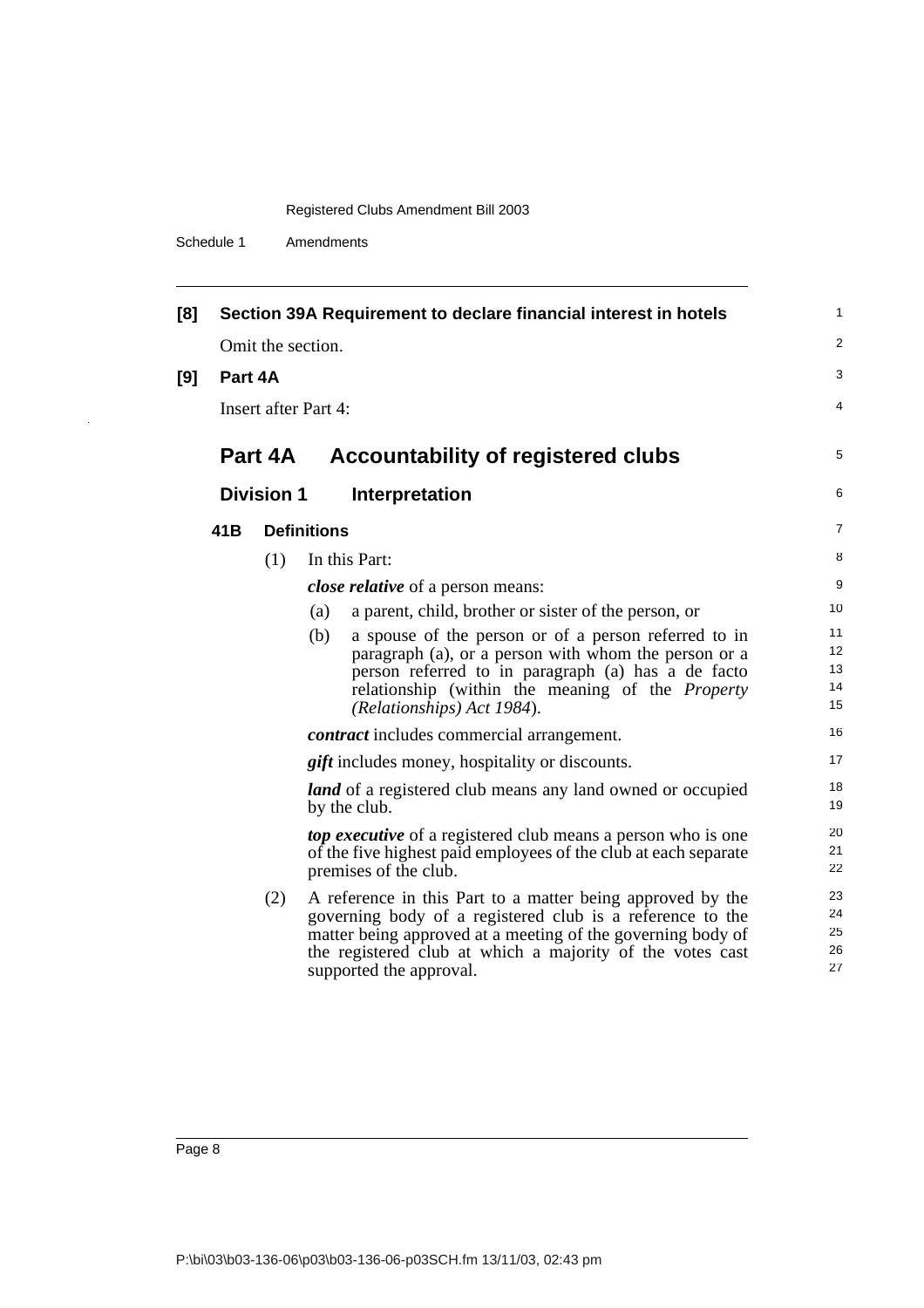Amendments **Amendments** Schedule 1

1 2 3

## **Division 2 Disclosure of interests of members of governing body and employees of registered clubs**

#### **41C Disclosure of interests in contracts**

(1) A member of the governing body of a registered club (other than a co-operative) who has a material personal interest in a matter that relates to the affairs of the registered club must, as soon as practicable after the relevant facts have come to the member's knowledge, declare the nature of the interest at a meeting of the governing body.

Maximum penalty: 50 penalty units.

- (2) It is a defence to a prosecution for an offence against subsection (1) if the defendant establishes that:
	- (a) at the time of the alleged offence there were guidelines prescribed by the regulations and in force under section 41X, and
	- (b) those guidelines included provisions to the effect that the material personal interest concerned was not of a type that was required to be declared under that subsection.
- (3) The provisions of sections 191 (2) and 192 of the *Corporations Act 2001* of the Commonwealth apply to and in respect of a declaration under subsection (1) (with necessary modifications and as if those provisions were a law of this State) in the same way as they apply to and in respect of a notice under section 191 (1) of that Act.

### **41D Declaration of financial interests in hotels**

(1) A member of the governing body of a registered club or top executive of a registered club who, on or after the commencement of this subsection, acquires a financial interest in respect of a hotel must give a written declaration of that interest to the secretary of the club within 14 days after acquiring the interest.

Maximum penalty: 50 penalty units.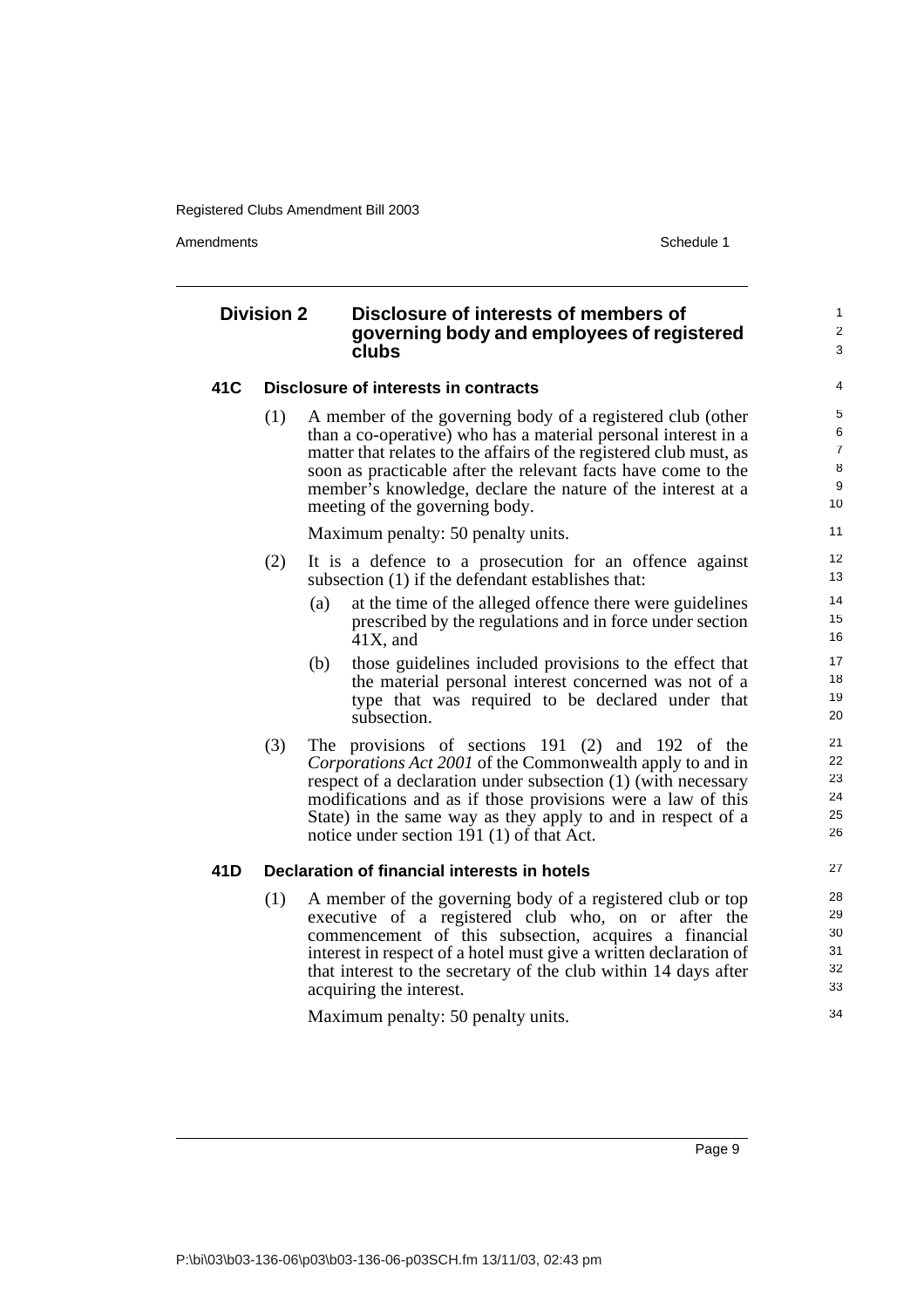Schedule 1 Amendments

| (2) | A person who, at the commencement of this subsection, is a       |
|-----|------------------------------------------------------------------|
|     | member of the governing body of a registered club or top         |
|     | executive of a registered club and holds a financial interest in |
|     | respect of a hotel must give a written declaration of that       |
|     | interest to the secretary of the club within 14 days after that  |
|     | commencement.                                                    |

Maximum penalty: 50 penalty units.

(3) A person who becomes a member of the governing body of a registered club or top executive of a registered club after the commencement of this section and who, at the time of becoming a member of the governing body or top executive, holds a financial interest in respect of a hotel must give a written declaration of that interest to the secretary of the club within 14 days after becoming a member of the governing body or top executive.

Maximum penalty: 50 penalty units.

- (4) Nothing in subsection (2) or (3) requires a person to declare an interest if the person has already declared the interest and the declaration has been recorded by the club.
- (5) This section does not apply to the secretary of a registered club or a person appointed as manager of any premises of a registered club under section 34A.

**Note.** Section 33A prohibits a secretary of a registered club from holding a hotelier's licence under the Liquor Act 1982 or acquiring any financial interest in respect of a hotel. Section 34E (4) applies section 33A to managers of registered clubs.

#### **41E Disclosure of gifts from affiliated bodies**

(1) A member of the governing body of a registered club or a top executive of a registered club must, in accordance with this section, declare any gift received by the member or top executive after the commencement of this section from an affiliated body if the value of the gift exceeds \$500.

Maximum penalty: 50 penalty units.

- (2) A declaration under this section in relation to a gift must:
	- (a) be in a form approved by the Director, and
	- (b) contain the particulars required by the form, and
	- (c) be submitted to the secretary of the registered club concerned within 14 days of receipt of the gift.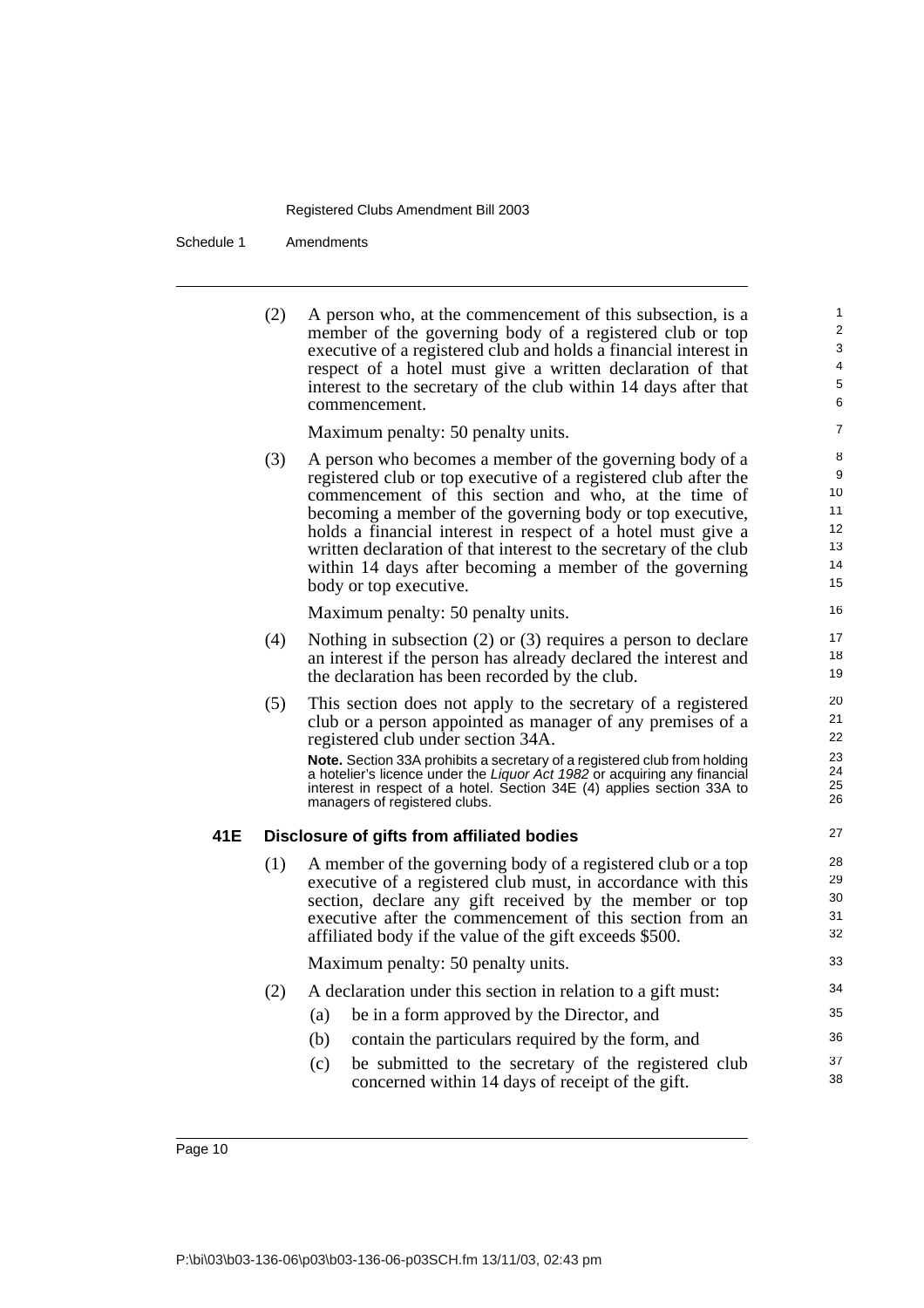Amendments **Amendments** Schedule 1

- (3) It is a defence to a prosecution for an offence against subsection (1) if the defendant establishes that he or she did not know, and could not reasonably be expected to have known, that the body from which the gift was received was an affiliated body.
- (4) In this section, a reference to a gift received from an affiliated body of a registered club is a reference to a gift received from a related body corporate within the meaning of the *Corporations Act 2001* of the Commonwealth, or any other body, that within the period of 12 months immediately preceding the receipt of the gift obtained a grant or subsidy from the club.

#### **41F Disclosure of gifts from persons or organisations with contracts with registered club**

(1) A member of the governing body of a registered club or an employee of a registered club must submit a written return in each year to the club, in accordance with the regulations, declaring any gift received by the member or employee from a person or organisation that is a party to a contract with the club.

Maximum penalty: 50 penalty units.

- (2) It is a defence to a prosecution for an offence against subsection (1) if the defendant establishes that:
	- (a) at the time of the alleged offence there were guidelines prescribed by the regulations and in force under section 41X, and
	- (b) those guidelines included provisions to the effect that the gift concerned was not of a type that was required to be declared in a return under that subsection.
- (3) It is a defence to a prosecution for an offence against subsection (1) if the defendant establishes that he or she did not know, and could not reasonably be expected to have known, that the person or organisation from whom or which the gift was received was a party to a contract with the registered club concerned.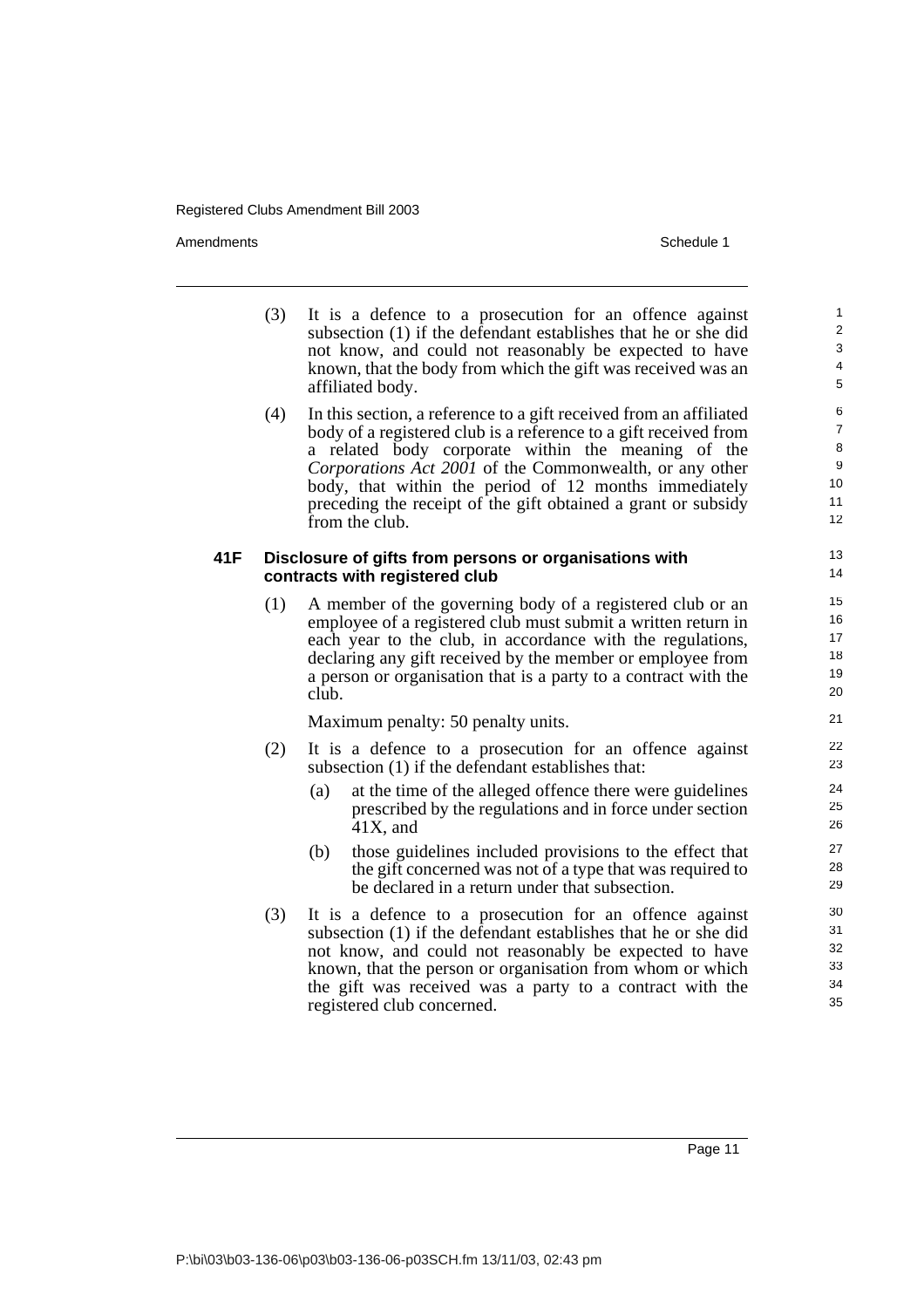Schedule 1 Amendments

| <b>Division 3</b> | <b>Register of interests and reporting</b> |
|-------------------|--------------------------------------------|
|                   | requirements of registered clubs           |

#### **41G Secretary to keep register**

The secretary of a registered club must:

(a) in accordance with the regulations (if any), keep a register of disclosures, declarations and returns made to the club under Division 2 (including a declaration recorded as referred to in section 41D (4)), and

1 2

- (b) provide a copy of the register to the Director each year and at other times on the written request of the Director, and
- (c) make the register available for inspection by a member of the club on the written request of the member.

Maximum penalty: 100 penalty units.

#### **41H Annual reporting requirements**

- (1) A registered club must, in accordance with the regulations, send to each of its members in written form the following information in relation to each financial year of the club ending after the commencement of this section:
	- (a) disclosures, declarations and returns received by the club under Division 2 during the reporting period,
	- (b) the number of top executives of the club (if any) whose total remuneration for the reporting period (comprising salary, allowances and other benefits) falls within each successive \$10,000 band commencing at \$100,000,
	- (c) details (including the main purpose) of any overseas travel during the reporting period by a member of the governing body of the club or an employee of the club in the person's capacity as a member of the governing body or employee, including the costs wholly or partly met by the club for the member of the governing body, employee and any other person connected with any such travel,
	- (d) details of any loan made during the reporting period to an employee of the club if the amount of the loan (together with the amount of any other loan to the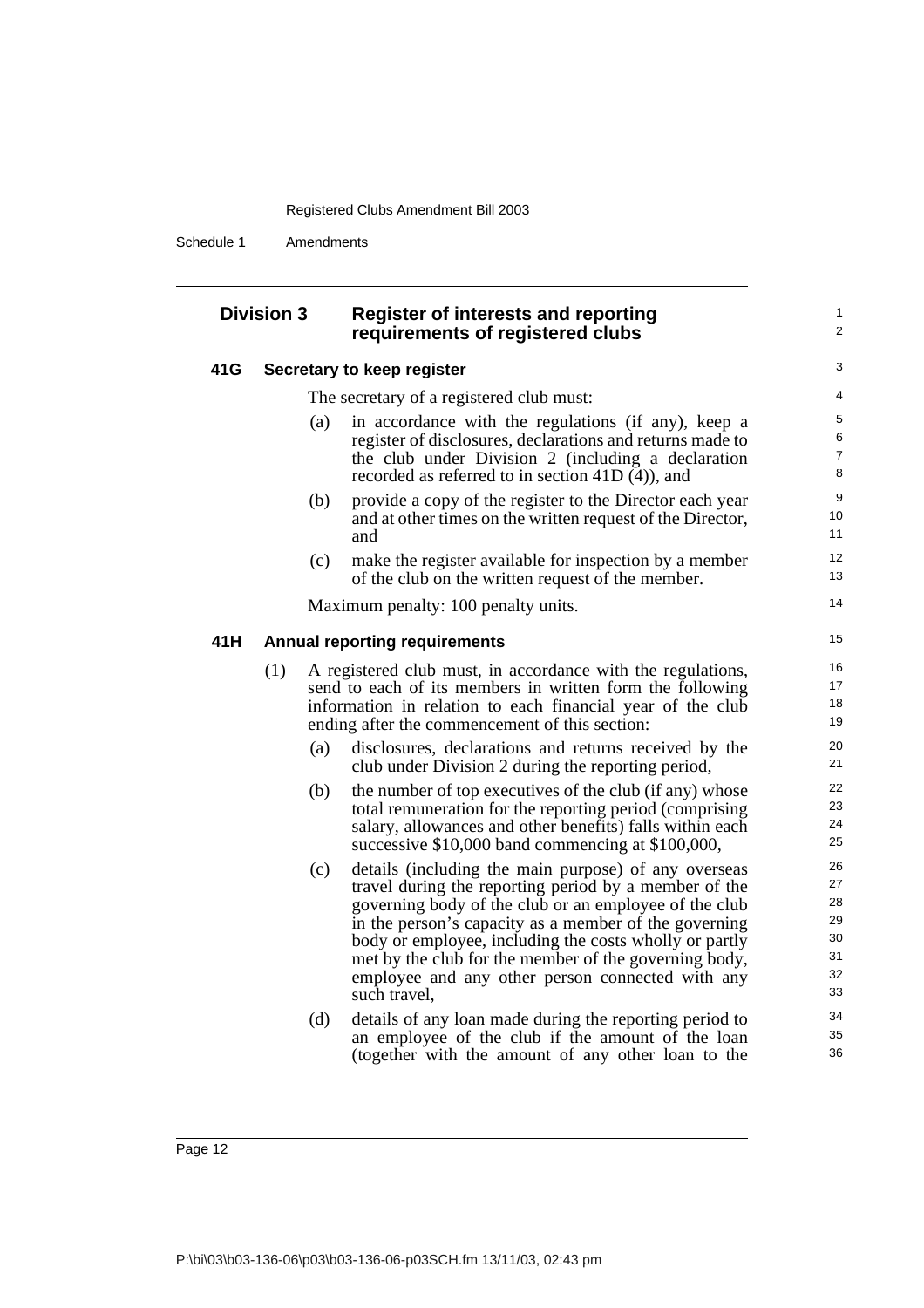Amendments **Amendments** Schedule 1

employee by the club that has not been repaid) is more than \$1,000, including the amount of the loan and the interest rate, if any,

- (e) details of any contract approved during the reporting period under section 41M or of any controlled contract (within the meaning of section 41O) entered into by the club within the reporting period,
- (f) the name of any employee of the club who the registered club is aware is a close relative of a member of the governing body of the club or of a top executive of the club and the amount of the remuneration package paid to the employee,
- (g) details of any amount equal to or more than \$30,000 paid by the club during the reporting period to a particular consultant, including the name of the consultant and the nature of the services provided by the consultant,
- (h) the total amount paid by the club during the reporting period to consultants other than amounts required to be included in the report under paragraph (g),
- (i) details of any settlement made during the reporting period with a member of the governing body of the club or an employee of the club as a result of a legal dispute and the amount of any associated legal fees incurred by the member or employee that were or are to be paid by the club, unless the disclosure of such information would be in breach of any confidentiality provision agreed to by the club,
- (j) details of any legal fees (not referred to in paragraph (i)) paid by the club on behalf of a member of the governing body of the club or an employee of the club,
- (k) the total amount of the profits (within the meaning of the *Gaming Machine Tax Act 2001*) from the operation of approved gaming machines in the club during the period of 12 months ending on 30 November in the year to which the report relates (*the gaming machine tax period*),
- (l) the amount applied by the club during the gaming machine tax period to community development and support under Part 4 of the *Gaming Machine Tax Act 2001*.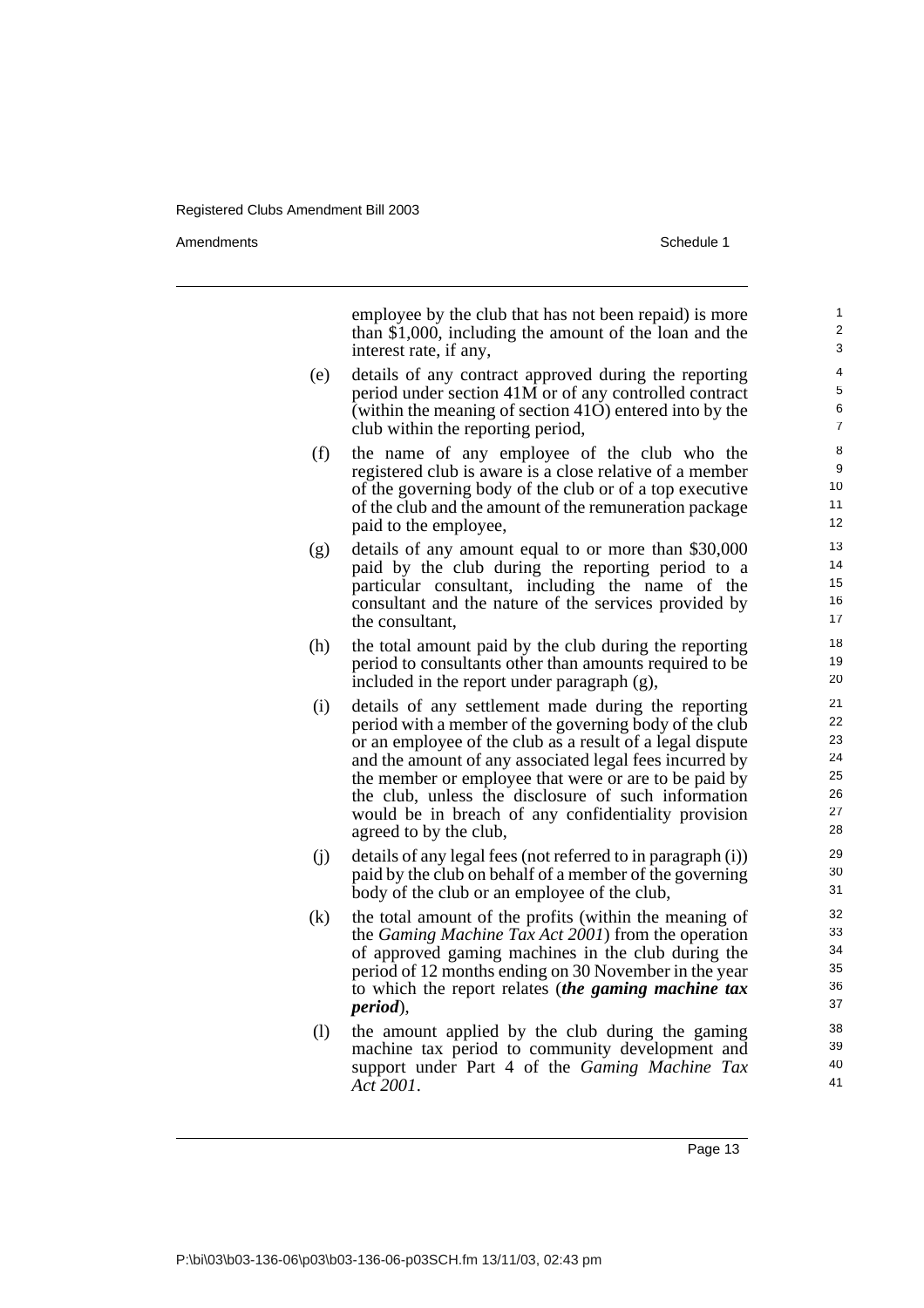Schedule 1 Amendments

- (2) For the purposes of subsection (1) (f), a registered club is to make all reasonable inquiries to ascertain the name of any employee of the club who is a close relative of a member of the governing body of the club or of a top executive of the club.
- (3) In this section, *reporting period* means the relevant financial year of the registered club in relation to which the information is provided.

#### **41I Exhibition on premises of registered club of certain disclosures**

- (1) If a declaration is made at a meeting of the governing body of a registered club under section 234 (1) of the *Co-operatives Act 1992* or section 41C of this Act, the registered club must cause particulars of the declaration (including the name of the member of the governing body who made the declaration and the nature of the interest declared):
	- (a) to be exhibited in a conspicuous position on the premises of the club within 48 hours after the declaration is made, and
	- (b) to be so exhibited for a continuous period of not less than 14 days.
- (2) A registered club must, within 1 month after its annual general meeting (*the latest meeting*), lodge with the secretary of the Board a copy of all particulars required to be exhibited in accordance with subsection (1) during the period commencing on the day of the annual general meeting of the club that last preceded the latest meeting and ending on the day of the latest meeting.

Maximum penalty: 10 penalty units.

## 29

30

## **Division 4 Contracts with registered club**

### **41J Disposal of land of registered club**

- (1) A registered club must not dispose of any land of the club unless:
	- (a) the disposal has first been approved at a general meeting of the ordinary members of the club at which a majority of the votes cast supported the approval, and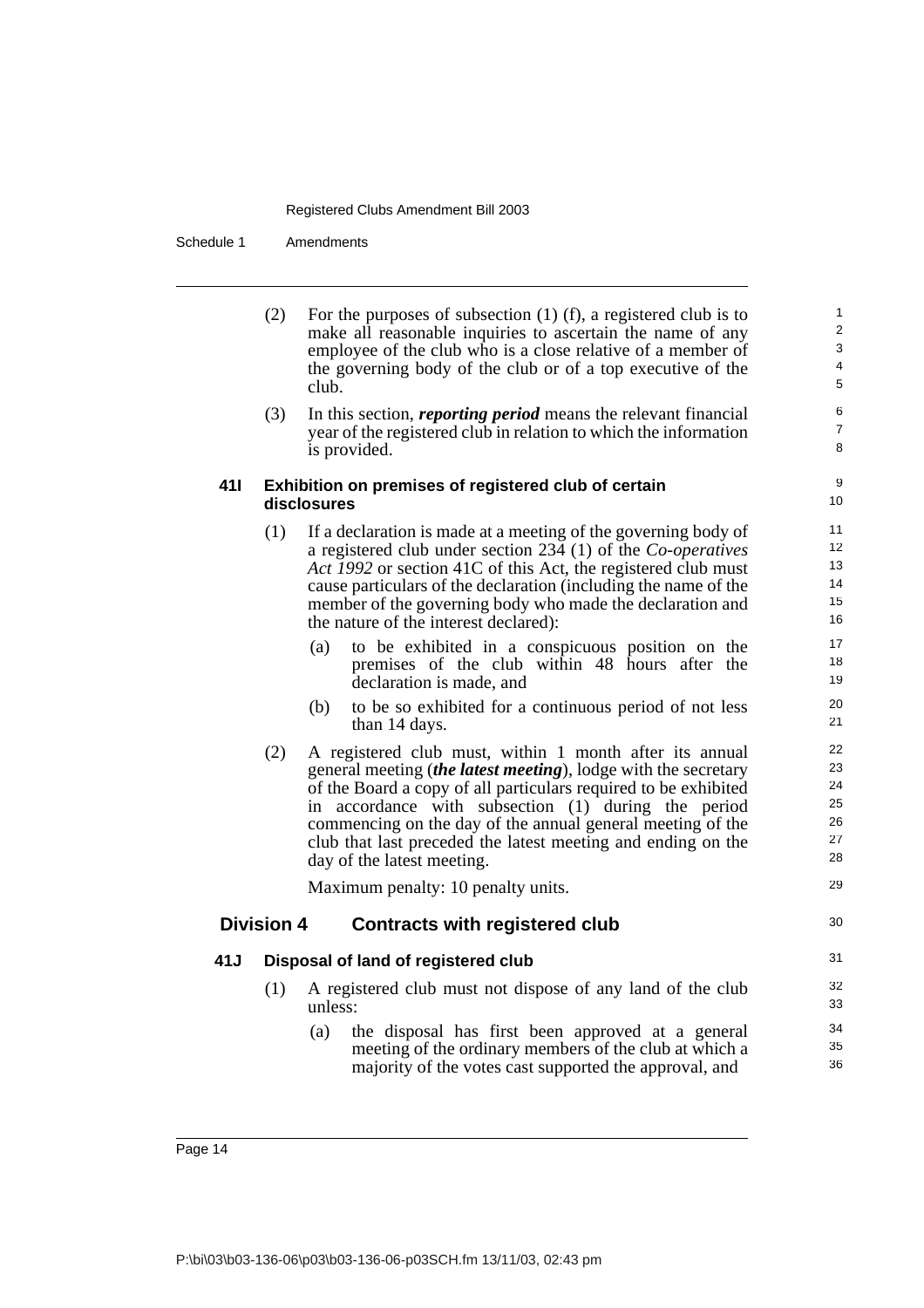Amendments Schedule 1

|      |     | (b)          | the disposal is by way of public auction or open tender<br>conducted by an independent real estate agent or<br>auctioneer (subject to the requirements of any other Act<br>or law), and                                                                                                                                                                        | 1<br>$\overline{\mathbf{c}}$<br>3<br>4 |
|------|-----|--------------|----------------------------------------------------------------------------------------------------------------------------------------------------------------------------------------------------------------------------------------------------------------------------------------------------------------------------------------------------------------|----------------------------------------|
|      |     | (c)          | in the case of a sale of land, the club has first obtained<br>a valuation of the land from an independent registered<br>real estate valuer within the meaning of the Valuers<br>Registration Act 1975.                                                                                                                                                         | 5<br>6<br>$\overline{7}$<br>8          |
|      | (2) |              | In this section, <i>disposal of land</i> by a registered club includes:                                                                                                                                                                                                                                                                                        | 9                                      |
|      |     | (a)          | the granting by the club of a lease or licence of the land,<br>or an easement over the land, for a period of more than<br>3 years (including any option to renew), or                                                                                                                                                                                          | 10<br>11<br>12                         |
|      |     | (b)          | the granting by the club of an option to buy the land, or                                                                                                                                                                                                                                                                                                      | 13                                     |
|      |     | (c)          | the termination by the club of a lease or licence held<br>over land by the club or the granting by the club of a<br>sublease or sublicence over land.                                                                                                                                                                                                          | 14<br>15<br>16                         |
| 41 K |     | has interest | Contracts in which member of governing body or top executive                                                                                                                                                                                                                                                                                                   | 17<br>18                               |
|      | (1) |              | A registered club must not enter into a contract with a member<br>of the governing body of the club or a top executive, or with<br>a company or other body in which such a member or top<br>executive has a pecuniary interest, unless the proposed<br>contract is first approved by the governing body of the club.                                           | 19<br>20<br>21<br>22<br>23             |
|      | (2) |              | Subsection (1) does not apply to a pecuniary interest if there<br>are guidelines prescribed by the regulations and in force under<br>section 41X at the time the relevant contract is entered into<br>that include provisions to the effect that pecuniary interests of<br>the type concerned are not pecuniary interests to which that<br>subsection applies. | 24<br>25<br>26<br>27<br>28<br>29       |
|      | (3) |              | Before entering into a contract, a registered club must make<br>all reasonable inquiries to ensure that the provisions of<br>subsection (1) are not contravened.                                                                                                                                                                                               | 30<br>31<br>32                         |
|      | (4) |              | When making any such inquiries as to whether a party to the<br>proposed contract is or is not a person, company or body<br>referred to in subsection (1), a registered club is entitled to<br>rely on a statutory declaration from the party to the proposed                                                                                                   | 33<br>34<br>35<br>36                   |

contract (or, in the case of a company or other body that is a

Page 15

37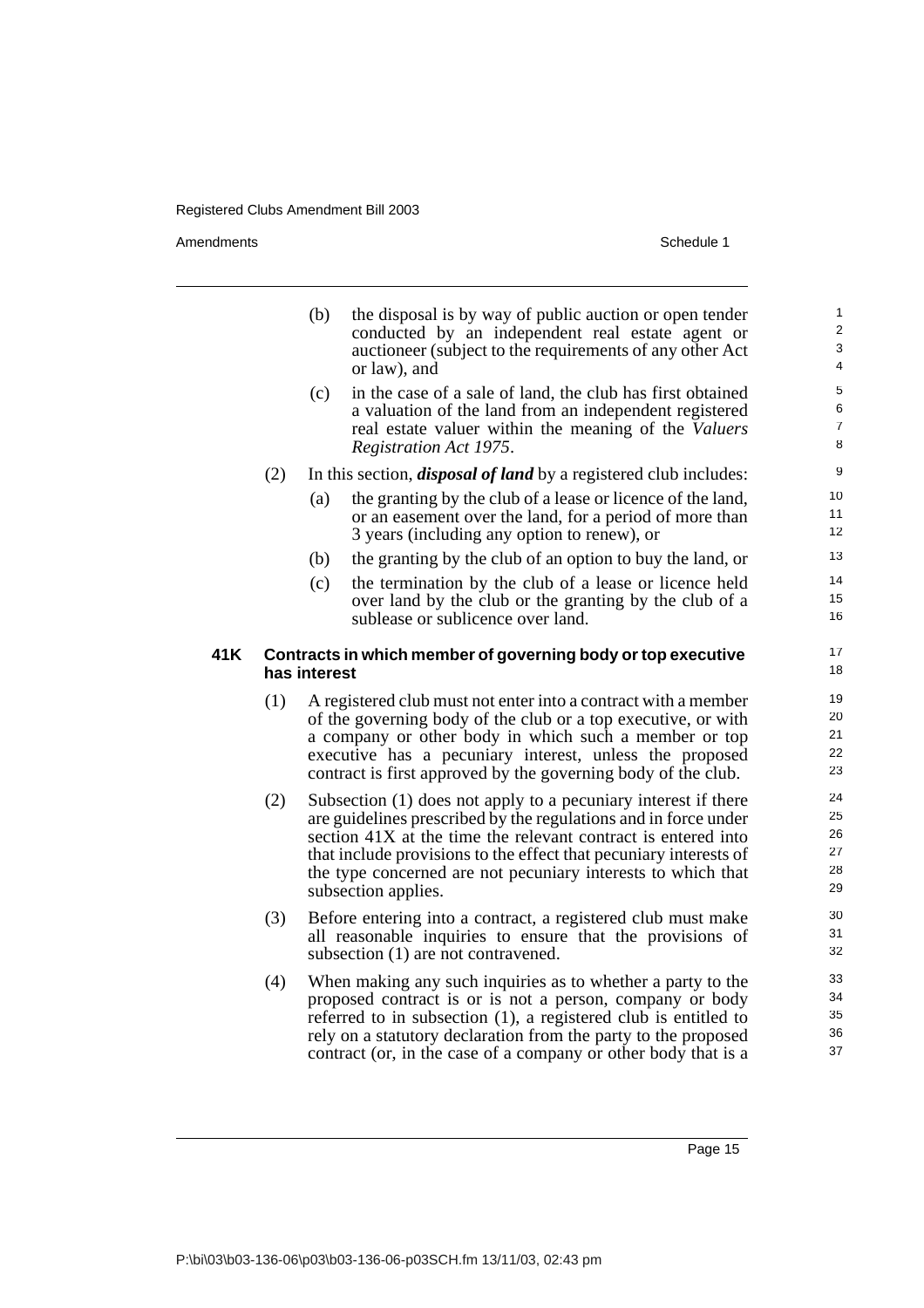Schedule 1 Amendments

party to the proposed contract, from the chief executive officer of the company or body) that the party is or is not such a person, company or body.

(5) This section is subject to sections 41L, 41M and 41N.

#### **41L Contracts with secretary, manager, close relatives and others**

- (1) A registered club must not enter into a contract with any of the following:
	- (a) the secretary of the club, a manager appointed under section 34A for any premises of the club or any other person prescribed by the regulations for the purposes of this section,
	- (b) any close relative of a person referred to in paragraph (a),
	- (c) a company or other body in which a person referred to in paragraph (a) or (b) has a controlling interest.
- (2) For the purposes of this section:
	- (a) a person referred to in subsection  $(1)$  (a) is taken to have a controlling interest in a company or body if the person's interest in the company or body, when added to the interest in the company or body held by one or more close relatives of the person, is a controlling interest in the company or body, and
	- (b) a close relative of a person referred to in subsection (1) (a) is taken to have a controlling interest in a company or body if the relative's interest in the company or body, when added to the interest in the company or body held by any other close relative or relatives of the person, is a controlling interest in the company or body.
- (3) For the purposes of this section, a person has, or persons have, a *controlling interest* in a company or body if the person has, or persons have, the capacity to determine the outcome of decisions about the financial and operating policies of the company or body.
- (4) Before entering into a contract, a registered club must make all reasonable inquiries to ensure that the provisions of subsection (1) are not contravened.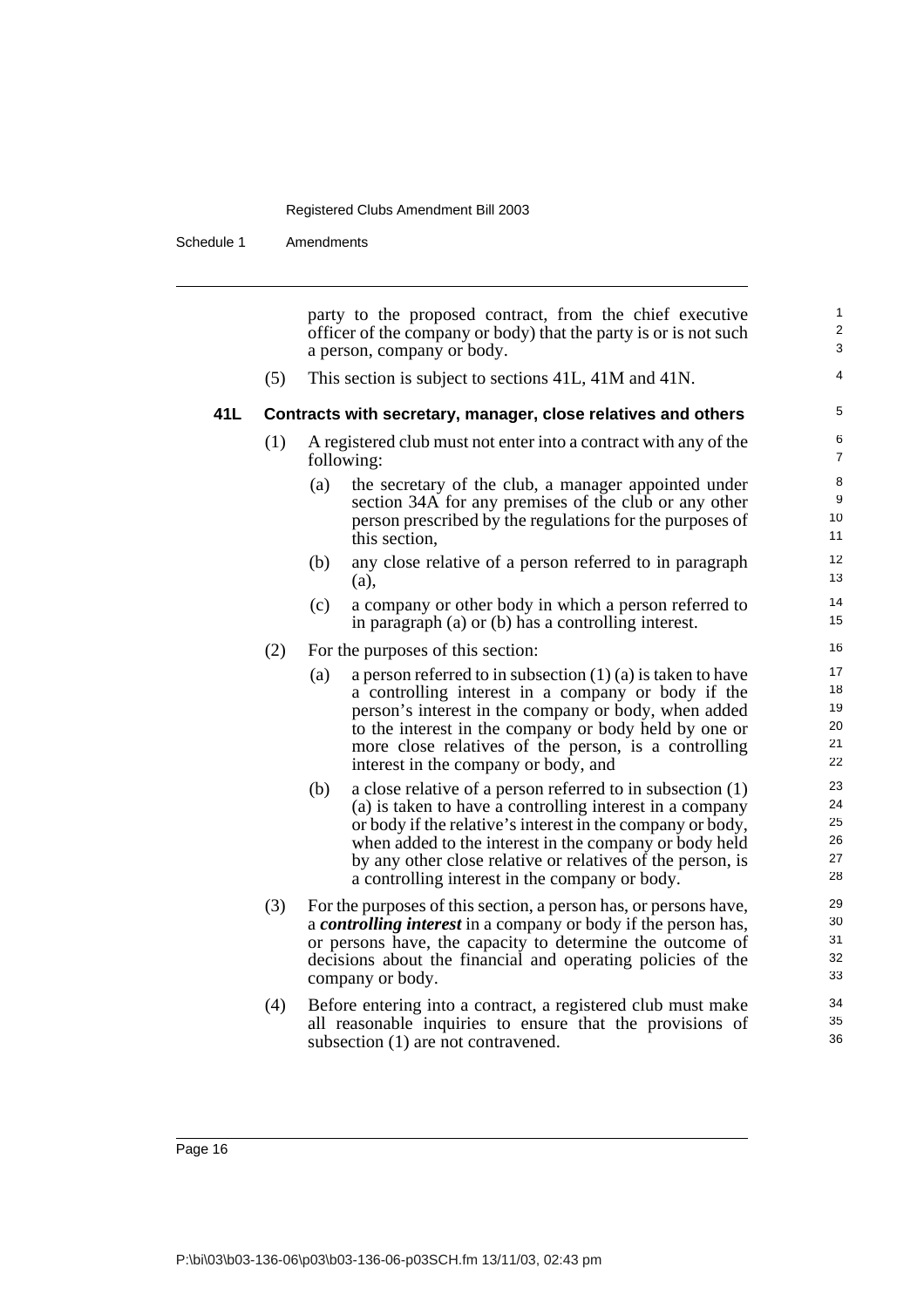Amendments Schedule 1

|      | (5) | a person, company or body.                         | When making any such inquiries as to whether a party to the<br>proposed contract is or is not a person, company or body<br>referred to in subsection (1), a registered club is entitled to<br>rely on a statutory declaration from the party to the proposed<br>contract (or, in the case of a company or other body that is a<br>party to the proposed contract, from the chief executive<br>officer of the company or body) that the party is or is not such | 1<br>2<br>3<br>$\overline{4}$<br>5<br>6<br>$\overline{7}$<br>8 |
|------|-----|----------------------------------------------------|----------------------------------------------------------------------------------------------------------------------------------------------------------------------------------------------------------------------------------------------------------------------------------------------------------------------------------------------------------------------------------------------------------------------------------------------------------------|----------------------------------------------------------------|
| 41 M |     | <b>Remuneration of top executives</b>              |                                                                                                                                                                                                                                                                                                                                                                                                                                                                | 9                                                              |
|      |     | governing body of the club.                        | A registered club must not enter into a contract for the<br>remuneration by the club of a top executive of the club unless<br>the proposed contract has first been approved by the                                                                                                                                                                                                                                                                             | 10<br>11<br>12<br>13                                           |
| 41N  |     | Loans to members of governing body and employees   |                                                                                                                                                                                                                                                                                                                                                                                                                                                                | 14                                                             |
|      | (1) | governing body of the club.                        | A registered club must not lend money to a member of the                                                                                                                                                                                                                                                                                                                                                                                                       | 15<br>16                                                       |
|      | (2) | club unless:                                       | A registered club must not lend money to an employee of the                                                                                                                                                                                                                                                                                                                                                                                                    | 17<br>18                                                       |
|      |     | (a)<br>and                                         | the amount of the proposed loan (together with the<br>amount of any other loan to the employee by the club<br>that has not been repaid to the club) is \$10,000 or less,                                                                                                                                                                                                                                                                                       | 19<br>20<br>21<br>22                                           |
|      |     | (b)<br>governing body of the club.                 | the proposed loan has first been approved by the                                                                                                                                                                                                                                                                                                                                                                                                               | 23<br>24                                                       |
|      | (3) | club.                                              | Subsection (2) (a) does not apply to any amount of money lent<br>to the employee in accordance with the terms and conditions<br>of the employee's contract of employment with the registered                                                                                                                                                                                                                                                                   | 25<br>26<br>27<br>28                                           |
| 41O  |     | <b>Controlled contracts</b>                        |                                                                                                                                                                                                                                                                                                                                                                                                                                                                | 29                                                             |
|      | (1) | In this section, <i>controlled contract</i> means: |                                                                                                                                                                                                                                                                                                                                                                                                                                                                | 30                                                             |
|      |     | (a)<br>a contract referred to in section 41K, or   |                                                                                                                                                                                                                                                                                                                                                                                                                                                                | 31                                                             |
|      |     | (b)                                                | any other contract to which a registered club is a party                                                                                                                                                                                                                                                                                                                                                                                                       | 32                                                             |
|      |     | of this section.                                   | that is prescribed by the regulations, or is of a class of<br>contracts prescribed by the regulations, for the purposes                                                                                                                                                                                                                                                                                                                                        | 33<br>34<br>35                                                 |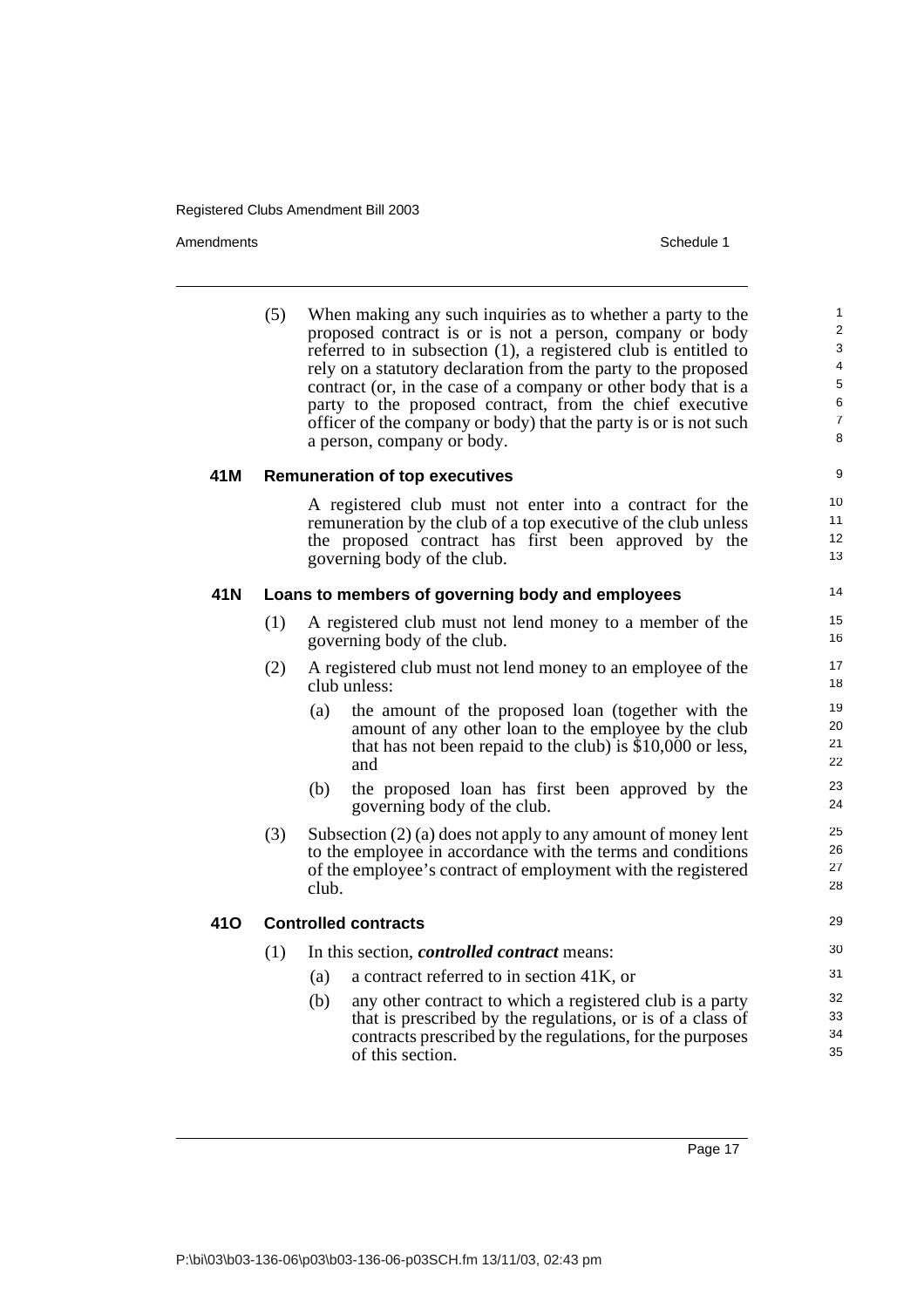Schedule 1 Amendments

|      | (2)                                                                                 | A controlled contract entered into by a club is taken to include<br>the terms and conditions (if any) prescribed by the regulations<br>in relation to the type of controlled contract concerned.                                                                            |                            |  |  |
|------|-------------------------------------------------------------------------------------|-----------------------------------------------------------------------------------------------------------------------------------------------------------------------------------------------------------------------------------------------------------------------------|----------------------------|--|--|
|      | (3)                                                                                 | A registered club must, within 14 days of entering into a<br>controlled contract, provide a copy of the contract to the<br>Director.                                                                                                                                        | 4<br>5<br>6                |  |  |
|      | (4)                                                                                 | This section does not extend to a contract entered into before<br>the commencement of this section.                                                                                                                                                                         | $\overline{7}$<br>8        |  |  |
| 41 P | <b>General provisions</b>                                                           |                                                                                                                                                                                                                                                                             |                            |  |  |
|      | (1)                                                                                 | Nothing in this Division (except section 41M), applies to the<br>following:                                                                                                                                                                                                 |                            |  |  |
|      |                                                                                     | a contract of remuneration of a member of the<br>(a)<br>governing body of a registered club as such a member,                                                                                                                                                               | 12<br>13                   |  |  |
|      |                                                                                     | (b)<br>a contract of employment between a registered club and<br>an employee of the club,                                                                                                                                                                                   | 14<br>15                   |  |  |
|      |                                                                                     | (c)<br>honorariums paid to members of the governing body of<br>a registered club or employees of a registered club.                                                                                                                                                         | 16<br>17                   |  |  |
|      | (2)                                                                                 | Nothing in this Division renders a contract void or illegal.                                                                                                                                                                                                                | 18                         |  |  |
|      | <b>Division 5</b>                                                                   | <b>Enforcement provisions</b>                                                                                                                                                                                                                                               | 19                         |  |  |
| 41Q  | Director may apply for orders in relation to disposal of land of<br>registered club | 20<br>21                                                                                                                                                                                                                                                                    |                            |  |  |
|      | (1)                                                                                 | If land of a registered club is disposed of otherwise than in<br>accordance with section 41J, the Director may make an<br>application to the Supreme Court for an order in relation to the<br>disposition of the land.                                                      | 22<br>23<br>24<br>25       |  |  |
|      | (2)                                                                                 | In determining an application under subsection (1), the<br>Supreme Court may make such of the following orders as it<br>thinks fit if it is of the opinion that the disposal of the land has<br>not been generally to the benefit of the members of the<br>registered club: | 26<br>27<br>28<br>29<br>30 |  |  |
|      |                                                                                     | (a)<br>an order declaring a contract for the disposal of the land<br>void,                                                                                                                                                                                                  | 31<br>32                   |  |  |
|      |                                                                                     | where the land had been owned by the club when it was<br>(b)<br>disposed of, an order directing that the land be<br>transferred back to the registered club,                                                                                                                | 33<br>34<br>35             |  |  |
|      |                                                                                     |                                                                                                                                                                                                                                                                             |                            |  |  |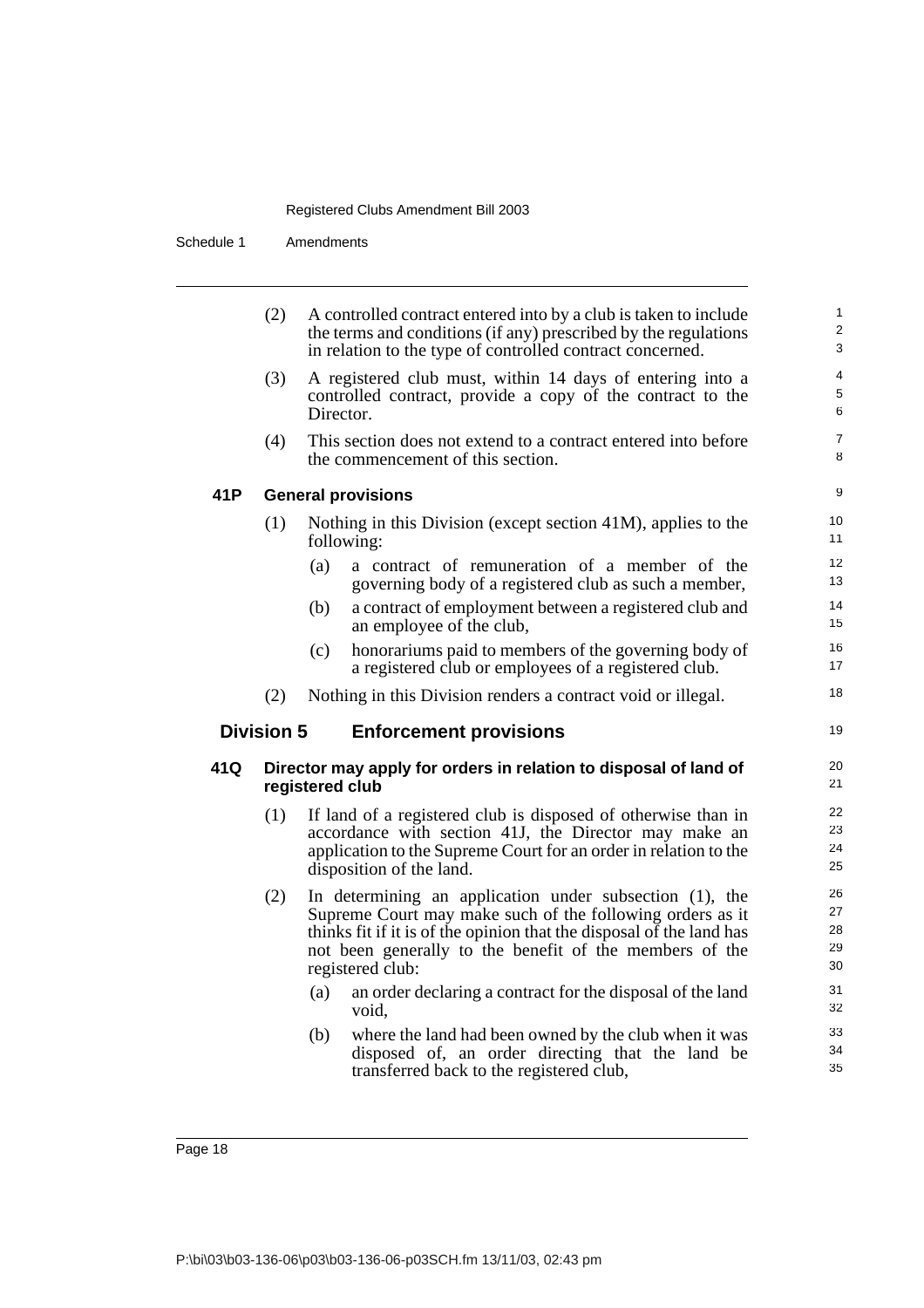Amendments Schedule 1

|      |     | (c)                                                                                                                                                                                                                                                                                            | an order directing the payment of an amount or a further<br>amount in relation to the disposal of the land by the<br>person to whom the club disposed of the land or any<br>person who benefited from the disposal of the land,                                   | 1<br>$\overline{2}$<br>3<br>$\overline{\mathbf{4}}$ |  |  |
|------|-----|------------------------------------------------------------------------------------------------------------------------------------------------------------------------------------------------------------------------------------------------------------------------------------------------|-------------------------------------------------------------------------------------------------------------------------------------------------------------------------------------------------------------------------------------------------------------------|-----------------------------------------------------|--|--|
|      |     | (d)                                                                                                                                                                                                                                                                                            | such other orders as the Supreme Court considers<br>necessary or appropriate in the circumstances.                                                                                                                                                                | $\mathbf 5$<br>6                                    |  |  |
|      | (3) |                                                                                                                                                                                                                                                                                                | The Supreme Court is not to make an order under this section<br>that, in the opinion of the Supreme Court:                                                                                                                                                        | 7<br>8                                              |  |  |
|      |     | (a)                                                                                                                                                                                                                                                                                            | would unfairly and materially prejudice an interest or<br>right of a person who acted in good faith and with no<br>reasonable grounds to suspect that the disposal of the<br>land concerned was in contravention of this Act, or                                  | 9<br>10<br>11<br>12                                 |  |  |
|      |     | (b)                                                                                                                                                                                                                                                                                            | would result in the extinguishment of an interest in the<br>land (without proper compensation) held by a person<br>who had no knowledge that the land had been disposed<br>of in contravention of this Act or no means of<br>preventing the disposal of the land. | 13<br>14<br>15<br>16<br>17                          |  |  |
| 41 R |     |                                                                                                                                                                                                                                                                                                | <b>Termination of certain contracts</b>                                                                                                                                                                                                                           | 18                                                  |  |  |
|      | (1) | This section applies to the following contracts (other than a<br>contract for the disposal of land of a registered club):                                                                                                                                                                      |                                                                                                                                                                                                                                                                   |                                                     |  |  |
|      |     | (a)                                                                                                                                                                                                                                                                                            | a contract that was entered into by a registered club in<br>contravention of a provision of Division 4,                                                                                                                                                           | 21<br>22                                            |  |  |
|      |     | (b)                                                                                                                                                                                                                                                                                            | a contract that is subject to a term or condition<br>prescribed by the regulations referred to in section 41O<br>if a party to the contract is failing, or has failed, to<br>comply with the term or condition.                                                   | 23<br>24<br>25<br>26                                |  |  |
|      | (2) | If the Director is of the opinion that a contract is a contract to<br>which this section applies, the Director may serve on each<br>party to the contract a notice in writing affording the party an<br>opportunity to show cause within 14 days why the contract<br>should not be terminated. |                                                                                                                                                                                                                                                                   |                                                     |  |  |
|      | (3) | The notice is to specify the provision of Division 4 that the<br>Director considers has been contravened or the term or<br>condition of the contract that the Director considers is not<br>being, or has not been, complied with.                                                              |                                                                                                                                                                                                                                                                   |                                                     |  |  |
|      | (4) |                                                                                                                                                                                                                                                                                                | A party to the contract may, within the period specified in the<br>notice, arrange with the Director for the making of<br>submissions as to why the contract should not be terminated.                                                                            | 36<br>37<br>38                                      |  |  |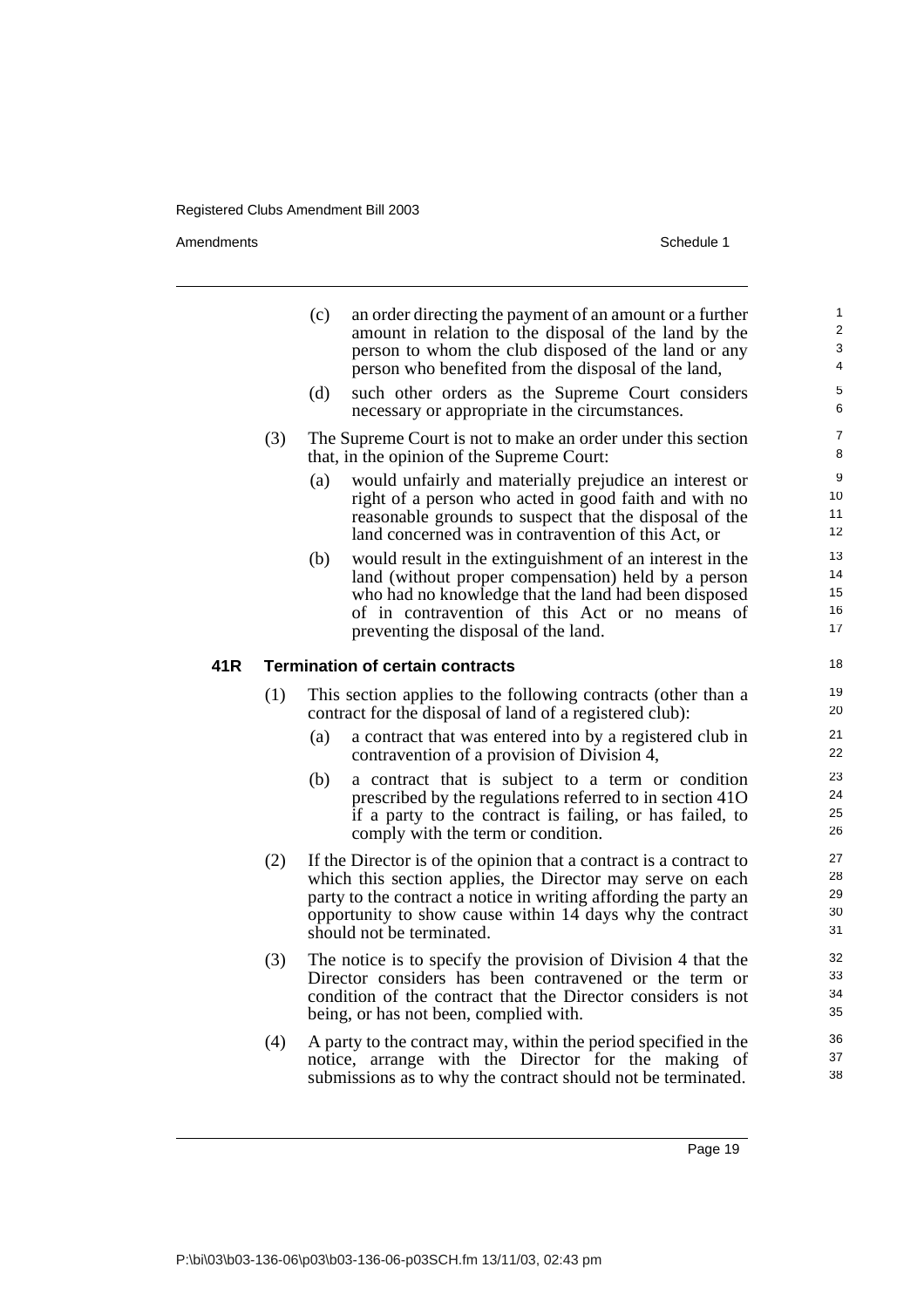Schedule 1 Amendments

(5) After considering any submissions so made, the Director may, by notice in writing served on each party to the contract, declare that the contract will be terminated on a day specified in the notice.

- (6) A contract the subject of a notice under subsection (5) is terminated by force of this section at and from the date specified in the notice for the termination of the contract.
- (7) The Director is not to issue a notice under subsection (5) if the Director considers that the registered club concerned may be affected adversely by the termination of the contract.
- (8) The Director may take action under this section in relation to a contract whether or not proceedings have been instituted against any person with respect to the purported contravention of Division 4, or purported failure to comply with a term or condition of the contract, that the Director believes is the ground for taking the action.
- (9) This section extends to a contract entered into by a registered club before the commencement of this section if the club would have contravened a provision of Division 4 by entering into the contract after that commencement and so extends as if the contract was entered into in contravention of the provision.

#### **41S Effect of termination**

If a contract is terminated in accordance with this Division:

- (a) the termination does not affect a right acquired, or a liability incurred, before that termination by a person who was a party to the contract, as a result of the performance before that termination of any obligation imposed by the contract, and
- (b) no liability for breach of contract is incurred by a person who was a party to the contract by reason only of that termination, and
- (c) neither the Crown nor the Director incurs any liability by reason of that termination.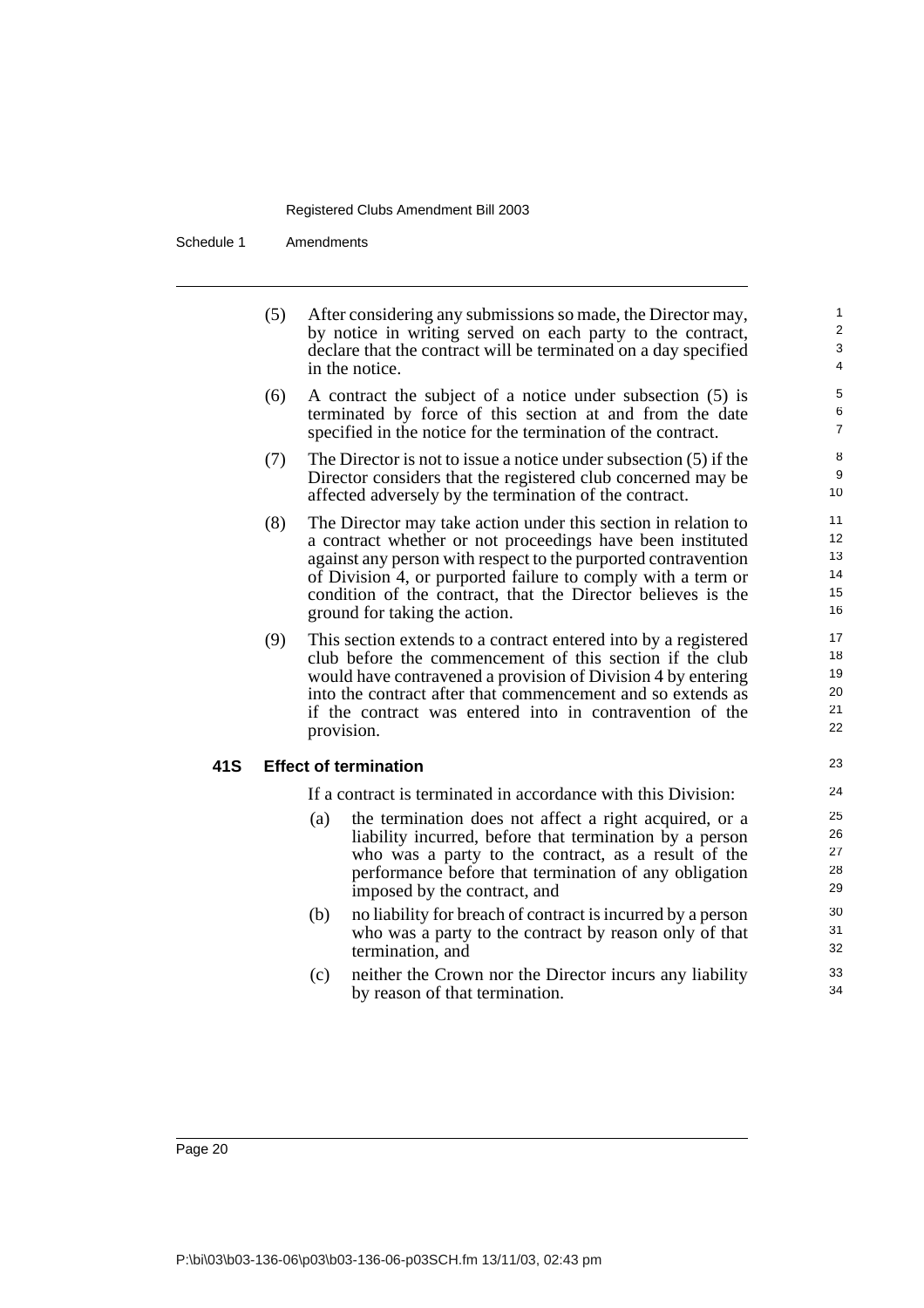Amendments Schedule 1

| 41 T            |                                            | Offence of giving effect to terminated contract                                                                                                                                                                                                                                                                                                                                                                                             | 1                                      |  |  |  |
|-----------------|--------------------------------------------|---------------------------------------------------------------------------------------------------------------------------------------------------------------------------------------------------------------------------------------------------------------------------------------------------------------------------------------------------------------------------------------------------------------------------------------------|----------------------------------------|--|--|--|
|                 |                                            | Subject to section 41S (a), a party to a contract terminated in<br>accordance with this Division must not give any further effect<br>to any part of the contract.                                                                                                                                                                                                                                                                           | $\overline{\mathbf{c}}$<br>3<br>4      |  |  |  |
|                 |                                            | Maximum penalty: 20 penalty units.                                                                                                                                                                                                                                                                                                                                                                                                          | 5                                      |  |  |  |
| 41U             | Notification to top executives and defence |                                                                                                                                                                                                                                                                                                                                                                                                                                             |                                        |  |  |  |
|                 | (1)                                        | When a person becomes a top executive of a registered club,<br>the registered club must, as soon as practicable, give written<br>notice to the person informing the person that he or she is a<br>top executive and has responsibilities under this Part.                                                                                                                                                                                   | 7<br>8<br>9<br>10                      |  |  |  |
|                 | (2)                                        | It is a defence to a prosecution for an offence against section<br>$41D$ or $41E(1)$ in respect of a person who is a top executive<br>of a registered club if the person establishes that at the time<br>the offence was committed:                                                                                                                                                                                                         | 11<br>12<br>13<br>14                   |  |  |  |
|                 |                                            | the person had not received a notice under subsection<br>(a)<br>(1) from the club, and                                                                                                                                                                                                                                                                                                                                                      | 15<br>16                               |  |  |  |
|                 |                                            | (b)<br>the person could not reasonably have been expected to<br>know that he or she was a top executive of the club<br>without having received such a notice.                                                                                                                                                                                                                                                                               | 17<br>18<br>19                         |  |  |  |
| 41 <sub>V</sub> |                                            | Offences by secretary and members of governing body of<br>registered club in relation to contracts                                                                                                                                                                                                                                                                                                                                          | 20<br>21                               |  |  |  |
|                 |                                            | If a registered club contravenes, whether by act or omission,<br>any provision of Division 4 or section $41U(1)$ , the club is not<br>guilty of an offence but each person who is the secretary of the<br>club, a member of the governing body of the club or a close<br>associate of the club is guilty of an offence punishable on<br>conviction by a maximum penalty of 100 penalty units unless<br>the person satisfies the court that: | 22<br>23<br>24<br>25<br>26<br>27<br>28 |  |  |  |
|                 |                                            | the club contravened the provision without the<br>(a)<br>knowledge actual, imputed or constructive of the<br>person, or                                                                                                                                                                                                                                                                                                                     | 29<br>30<br>31                         |  |  |  |
|                 |                                            | (b)<br>the person was not in a position to influence the conduct<br>of the club in relation to its contravention of the<br>provision, or                                                                                                                                                                                                                                                                                                    | 32<br>33<br>34                         |  |  |  |
|                 |                                            | (c)<br>the person, if in such a position, used all due diligence<br>to prevent the contravention by the club.                                                                                                                                                                                                                                                                                                                               | 35<br>36                               |  |  |  |